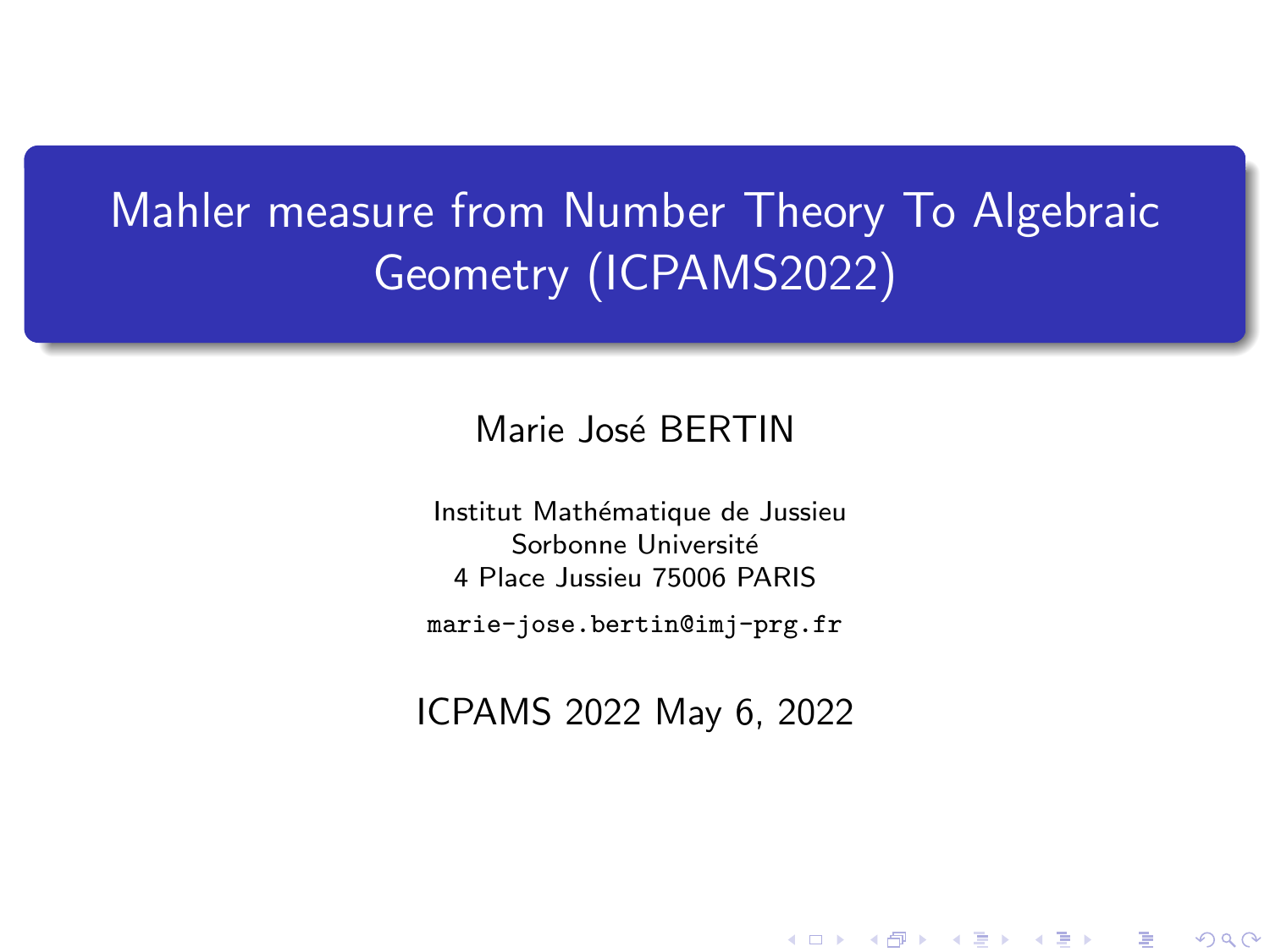Introduced by Mahler in 1962,

the logarithmic Mahler measure of a polynomial  $P$  is

$$
m(P) := \frac{1}{(2\pi i)^n} \int_{\mathbb{T}^n} \log |P(x_1,\dots,x_n)| \frac{dx_1}{x_1} \dots \frac{dx_n}{x_n}
$$

and its Mahler measure

 $M(P) = \exp(m(P))$ 

where

$$
\mathbb{T}^n = \{ (x_1, \cdots, x_n) \in \mathbb{C}^n / |x_1| = \cdots = |x_n| = 1 \}.
$$

4 **D F**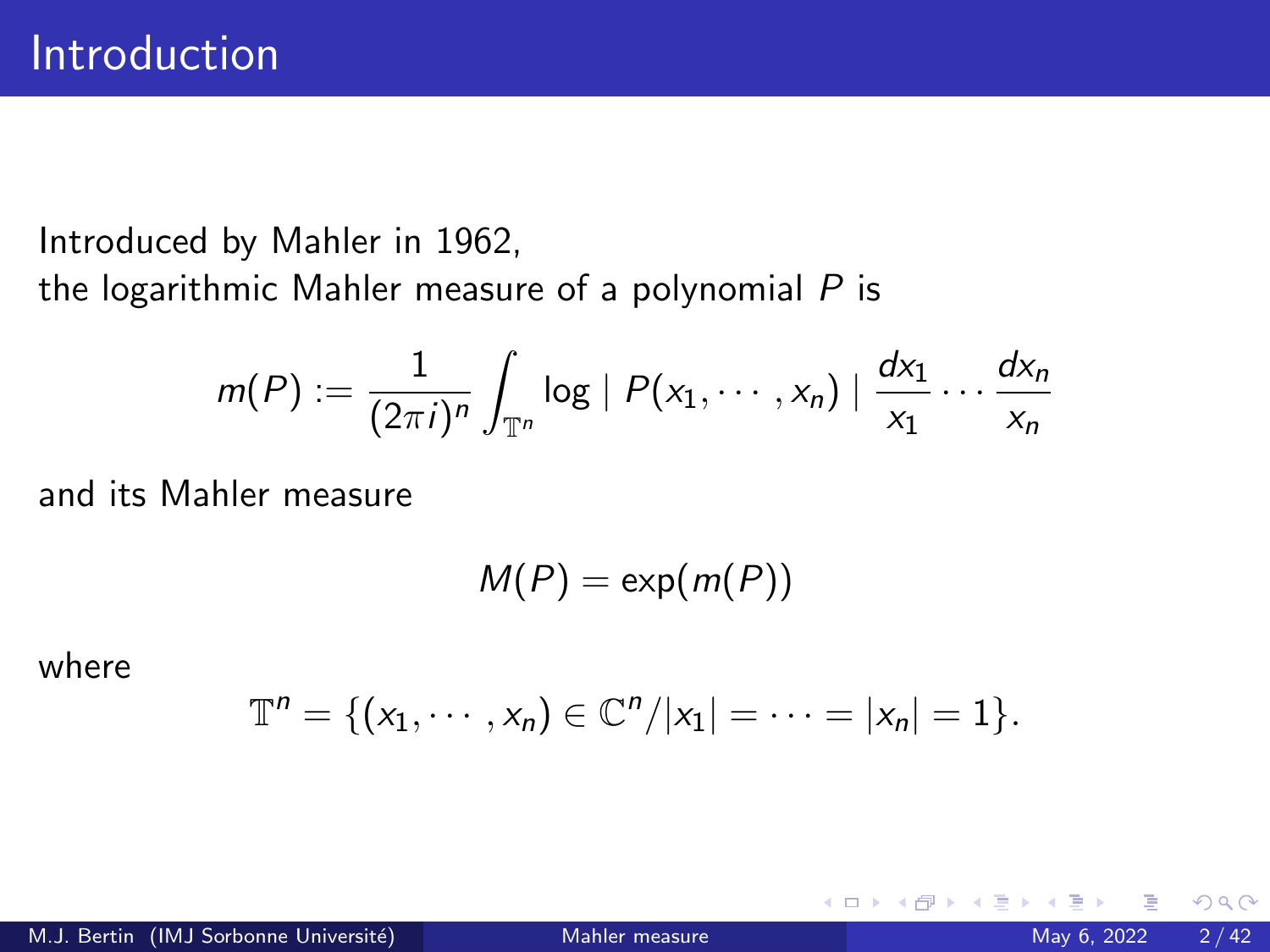## Remarks

 $n = 1$ 

By Jensen's formula, if  $P \in \mathbb{Z}[X]$  is monic, then

$$
M(P) = \prod_{P(\alpha)=0} \max(|\alpha|, 1).
$$

So it is related to Lehmer's question (1933) Does there exist  $P \in \mathbb{Z}[X]$ , monic, non cyclotomic, satisfying

 $1 < M(P) < M(P_0) = 1.1762 \cdots$ ?

The polynomial

$$
P_0(X) = X^{10} + X^9 - X^7 - X^6 - X^5 - X^4 - X^3 + X + 1
$$

is the Lehmer polynomial, in fact a Salem polynomial.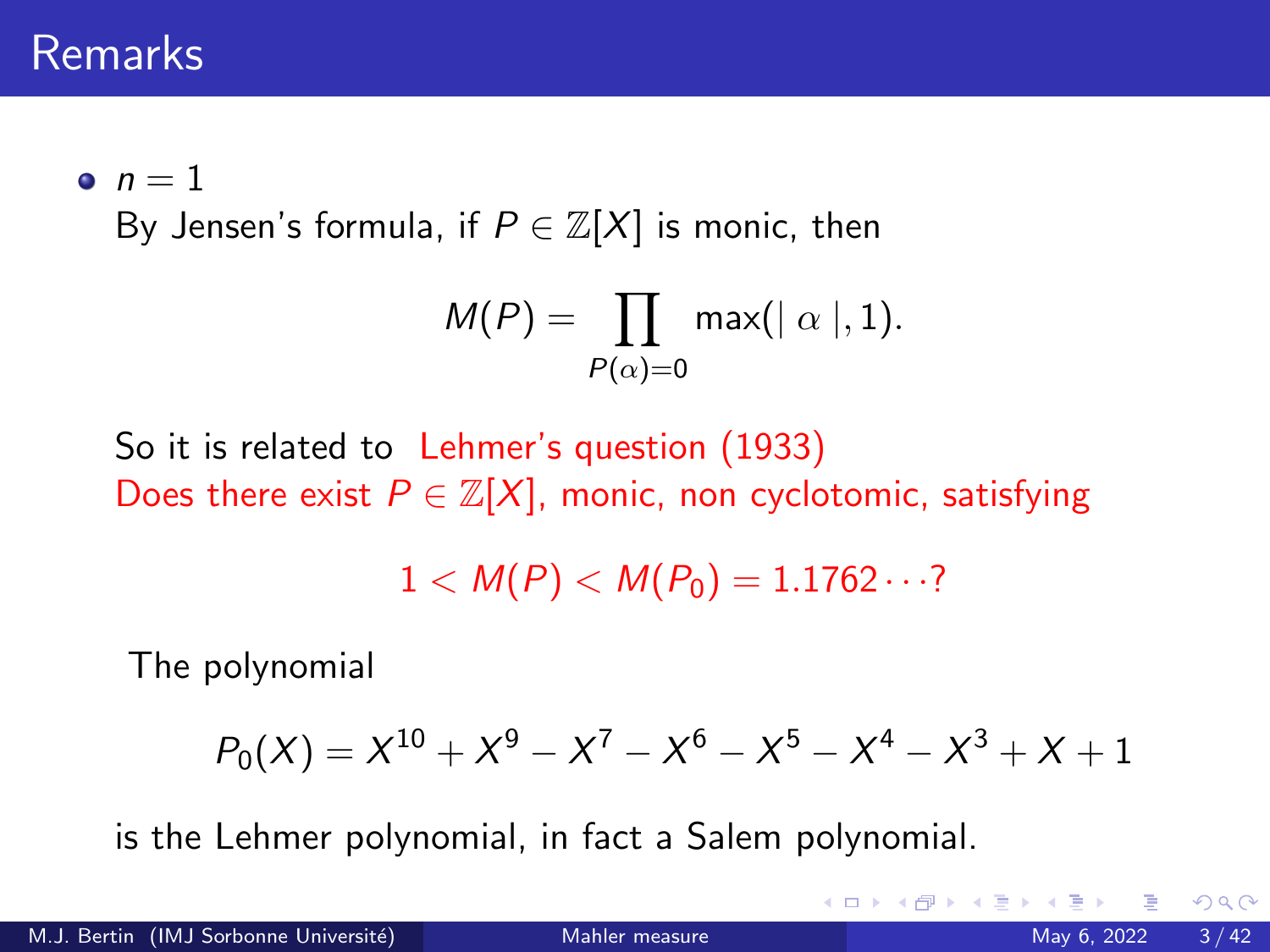Lehmer's problem is still open. A partial answer by Smyth (1971)

 $M(P) \geq 1.32 \cdots$ 

if  $P$  is non reciprocal.

4 **D F**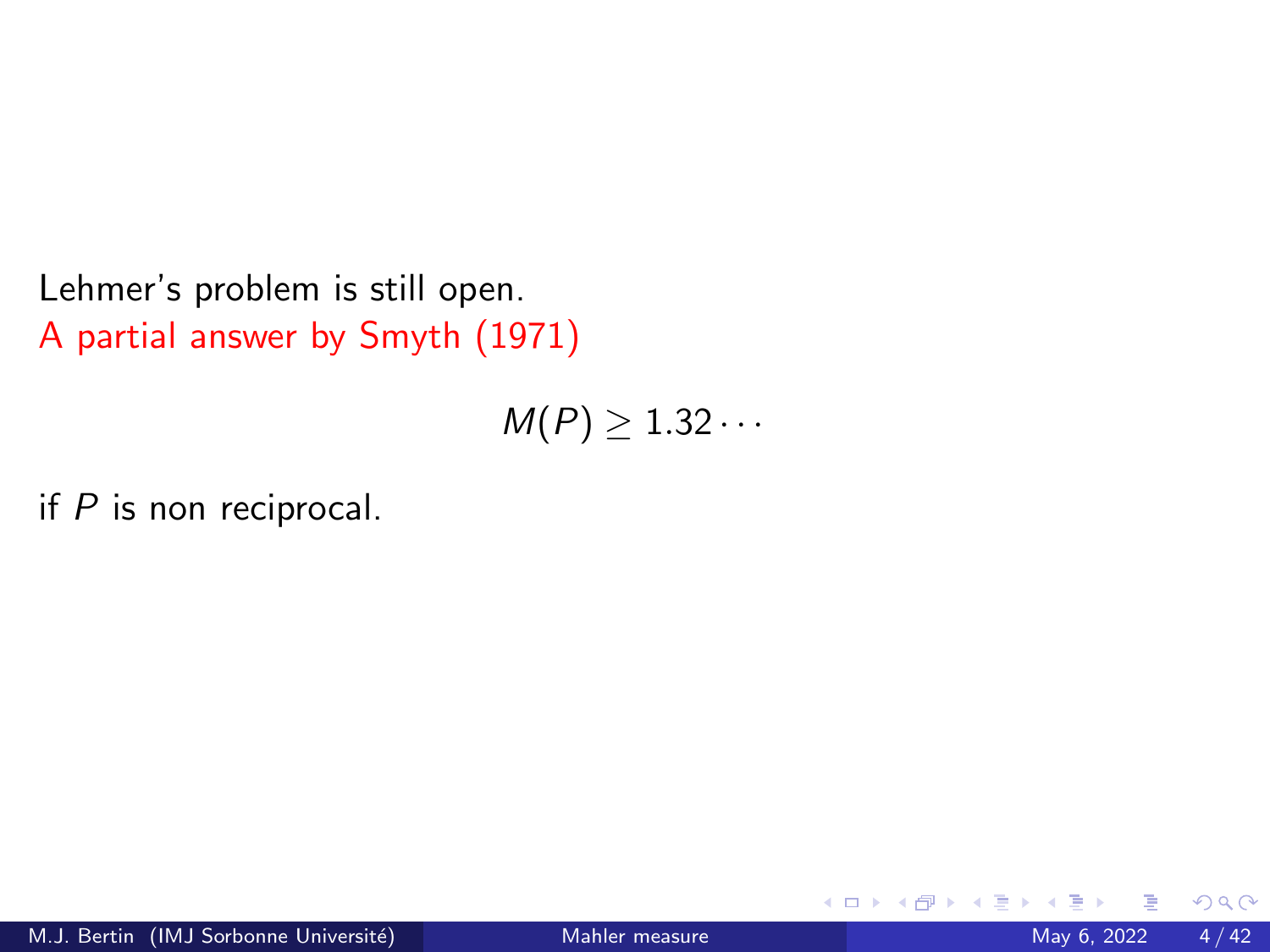\n- $$
m(1+x) = 0
$$
 (by Jensen's formula)
\n

$$
m(1+x+y)=\frac{3\sqrt{3}}{4\pi}L(\chi_{-3},2)=:L'(\chi_{-3},-1) \text{ Smyth (1980)}
$$

$$
m(1 + x + y + z) = \frac{7}{2\pi^2} \zeta(3) \text{ Smyth (1980)}
$$

$$
L(\chi_{-3}, s) = \sum_{n \ge 1} \frac{\chi_{-3}(n)}{n^s}
$$

$$
\chi_{-3}(3k) = 0, \quad \chi_{-3}(3k+1) = 1, \quad \chi_{-3}(3k+2) = -1
$$

 $\bullet$ 

**K ロ ▶ K 何 ▶** 

14 B  $\rightarrow$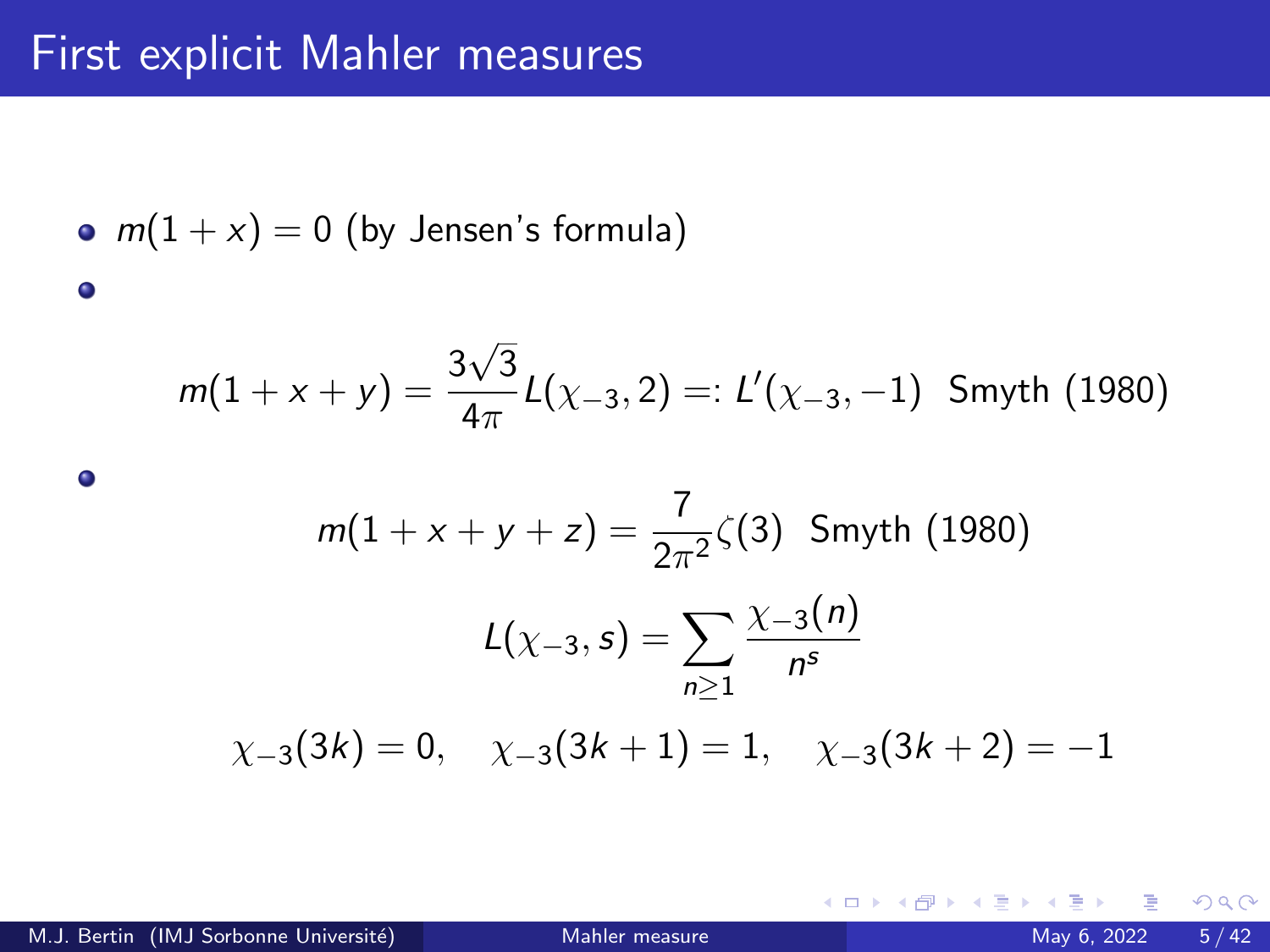Deninger (1996) conjectured

$$
m(x+\frac{1}{x}+y+\frac{1}{y}+1)\stackrel{?}{=}\frac{15}{4\pi^2}L(E,2)=:L'(E,0)
$$

E elliptic curve of conductor 15 defined by the polynomial This conjecture was proved (May 2011) by Rogers and Zudilin thanks to a previous result due to Lalin.

Deninger's guess comes from Beilinson's Conjectures.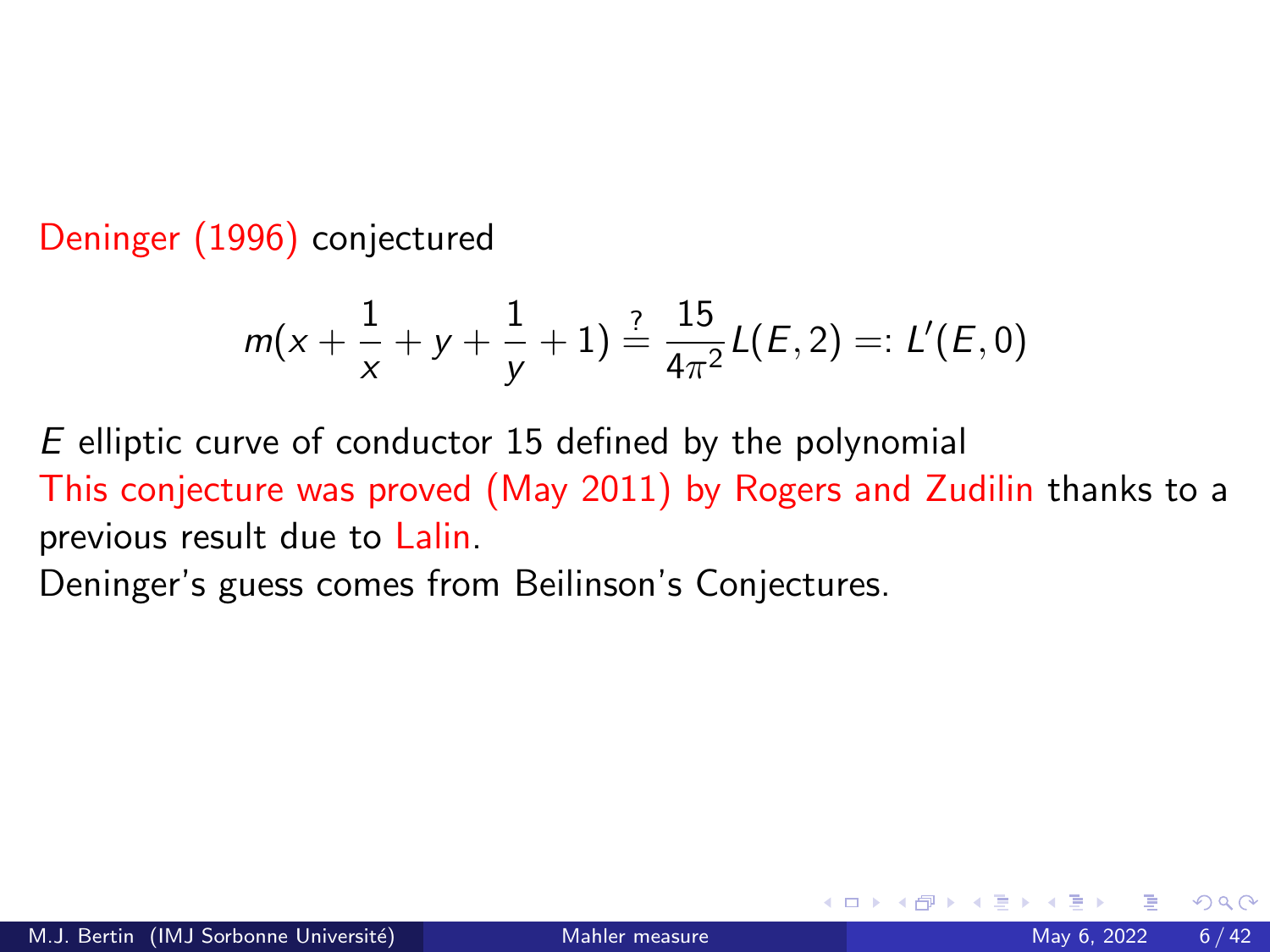$$
m(x+1/x+y+1/y-k) = \frac{1}{2}\Re[-2\pi i\tau + 4\sum_{n=1}^{\infty}\sum_{d|n}\chi(d)d^{2}\frac{q^{n}}{n}]
$$

or in terms of Eisenstein's series

$$
\Re[\frac{16\Im(\tau)}{\pi^2} \sum_{m,n\in\mathbb{Z}} \chi(n) \frac{1}{(m4\tau+n)^2(m4\bar{\tau}+n)}]
$$
  
where  $q = \exp 2\pi i \tau$  and  $\chi(n) = \left(\frac{n}{4}\right)$ 

 $k^2 = 1/\mu(\tau)$   $\mu = q - 8q^2 + 44q^3 - 192q^4 + ...$ 

メロト メ倒 トメ ミトメ 毛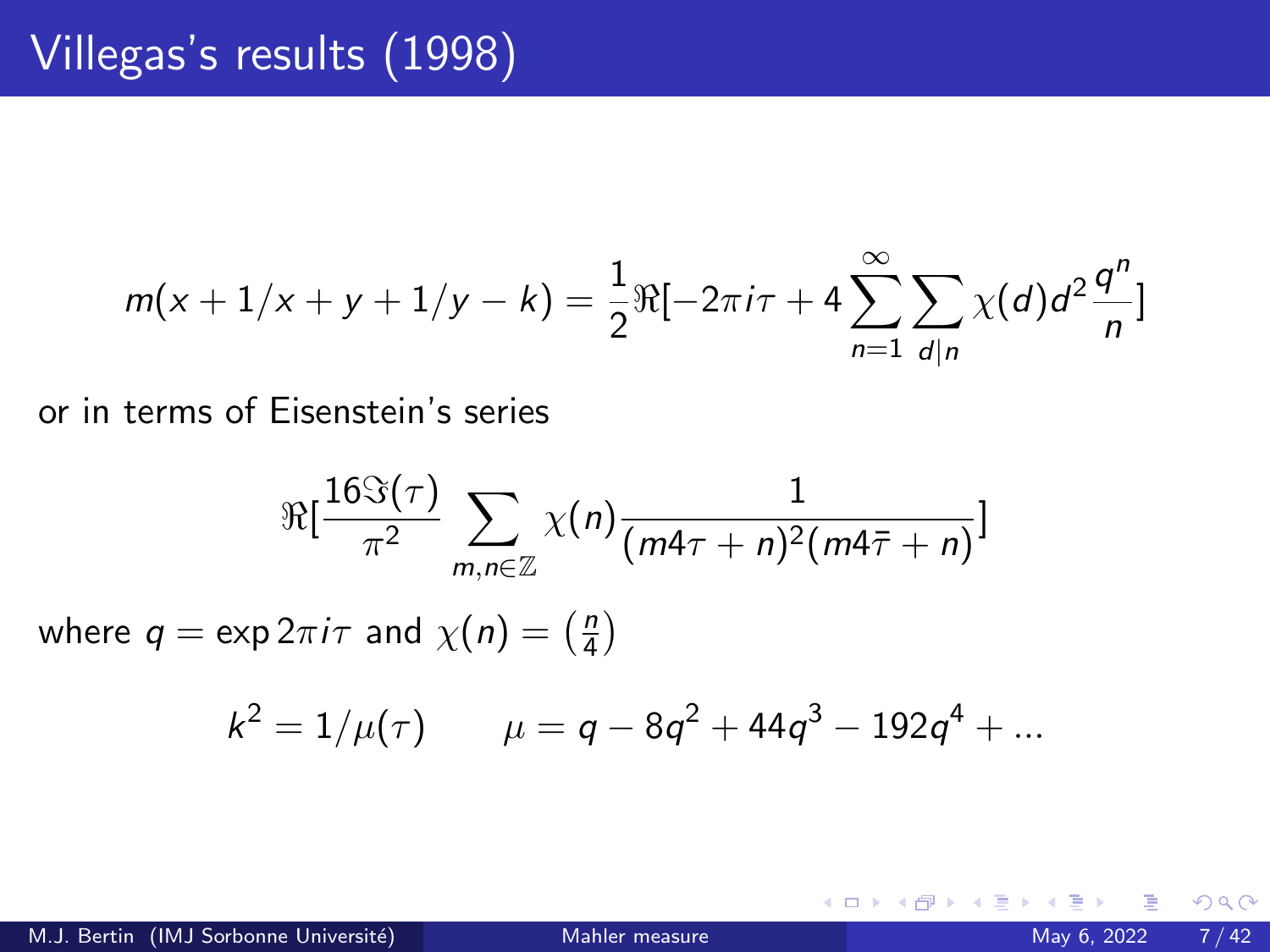When  $k$  defines a CM elliptic curve, namely  $k=4\sqrt{2}$  defining

$$
A: y^2 = x^3 - 44x + 112
$$
 with conductor 64

$$
m(x + 1/x + y + 1/y - 4\sqrt{2}) = \frac{64}{4\pi^2}L(A, 2)
$$

Also, if  $k=4/3$ 2 defining

$$
B: y^2 = x^3 + 4x \qquad \text{with conductor} \qquad 32
$$

it follows

it follows

$$
m(x+1/x+y+1/y-4/\sqrt{2})=\frac{32}{4\pi^2}L(B,2)
$$

4 **D F**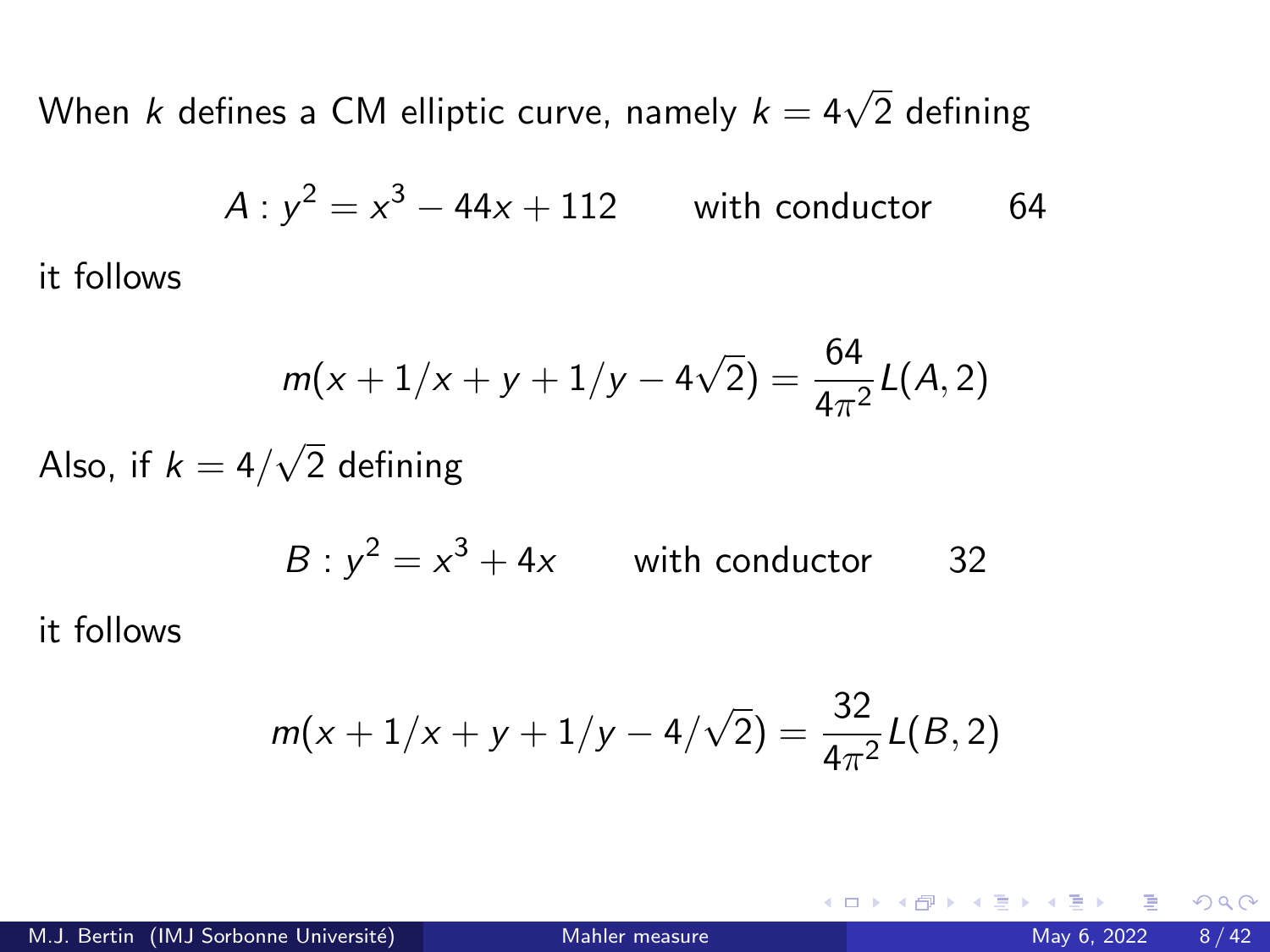Finally for  $k=3\sqrt{2}$  we get the modular elliptic curve  $\overline{X_0(24)}$  and using Beilinson's theorem it is possible to get a formula of the same type for the Mahler measure.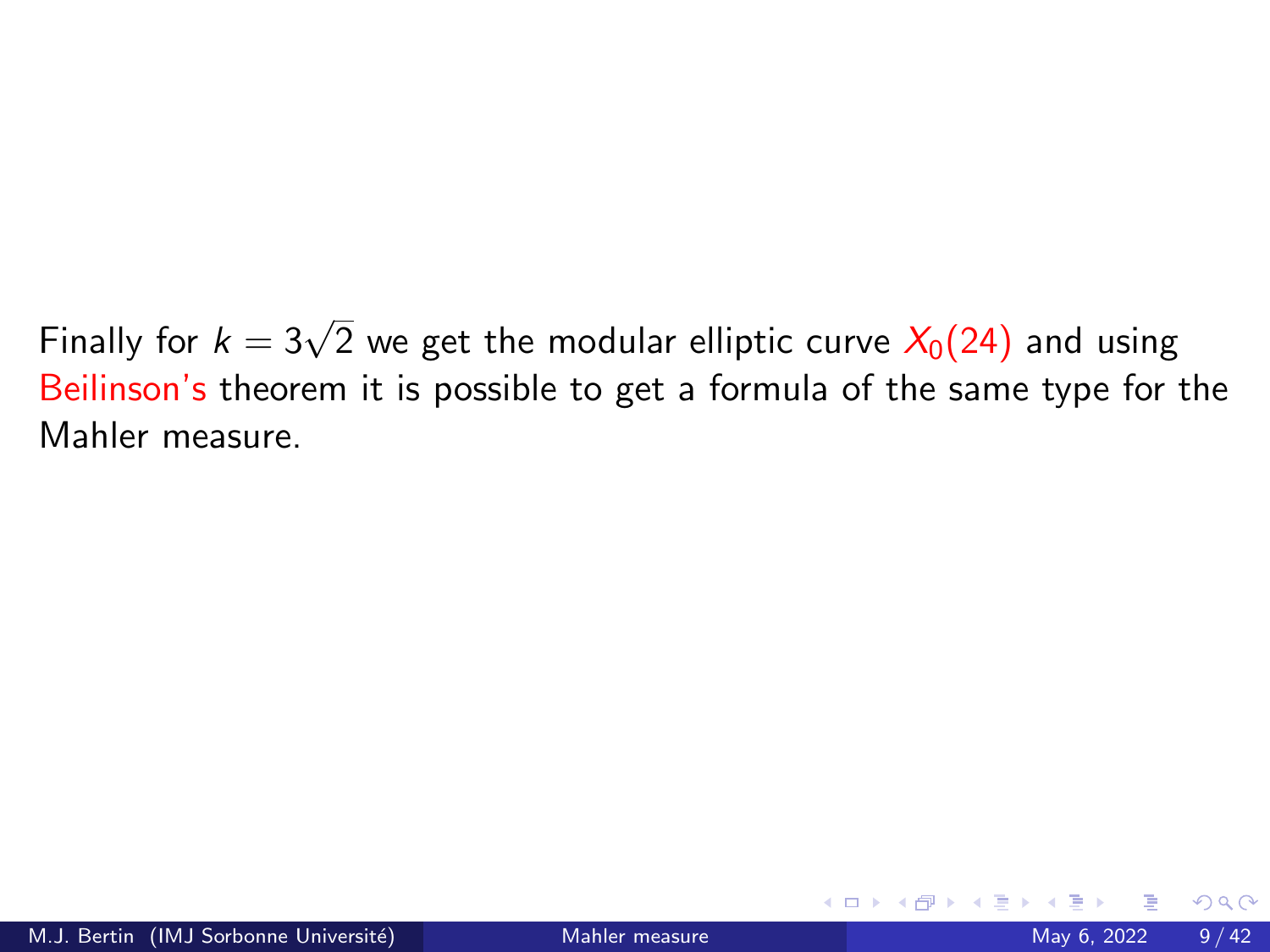A similar result was proved by Benferhat (2009) (one of my former students) concerning the family

$$
x + 1/x + y + 1/y + x/y + y/x - k = 0
$$

written as

$$
1/xy[(x+y+1)(xy+y+x)-(k+3)xy]=0
$$

### Hints of proof

From Verrill we know that putting  $k + 3 = 1/t$ , it defines an elliptic modular surface for the congruence group  $\Gamma_1(6)$  with Picard-Fuchs equation near 0 (satisfied by the periods)

$$
t(t-1)(9t-1)f'' + (27t^2 - 20t + 1)f' + 3(3t - 1)f = 0
$$

with two properties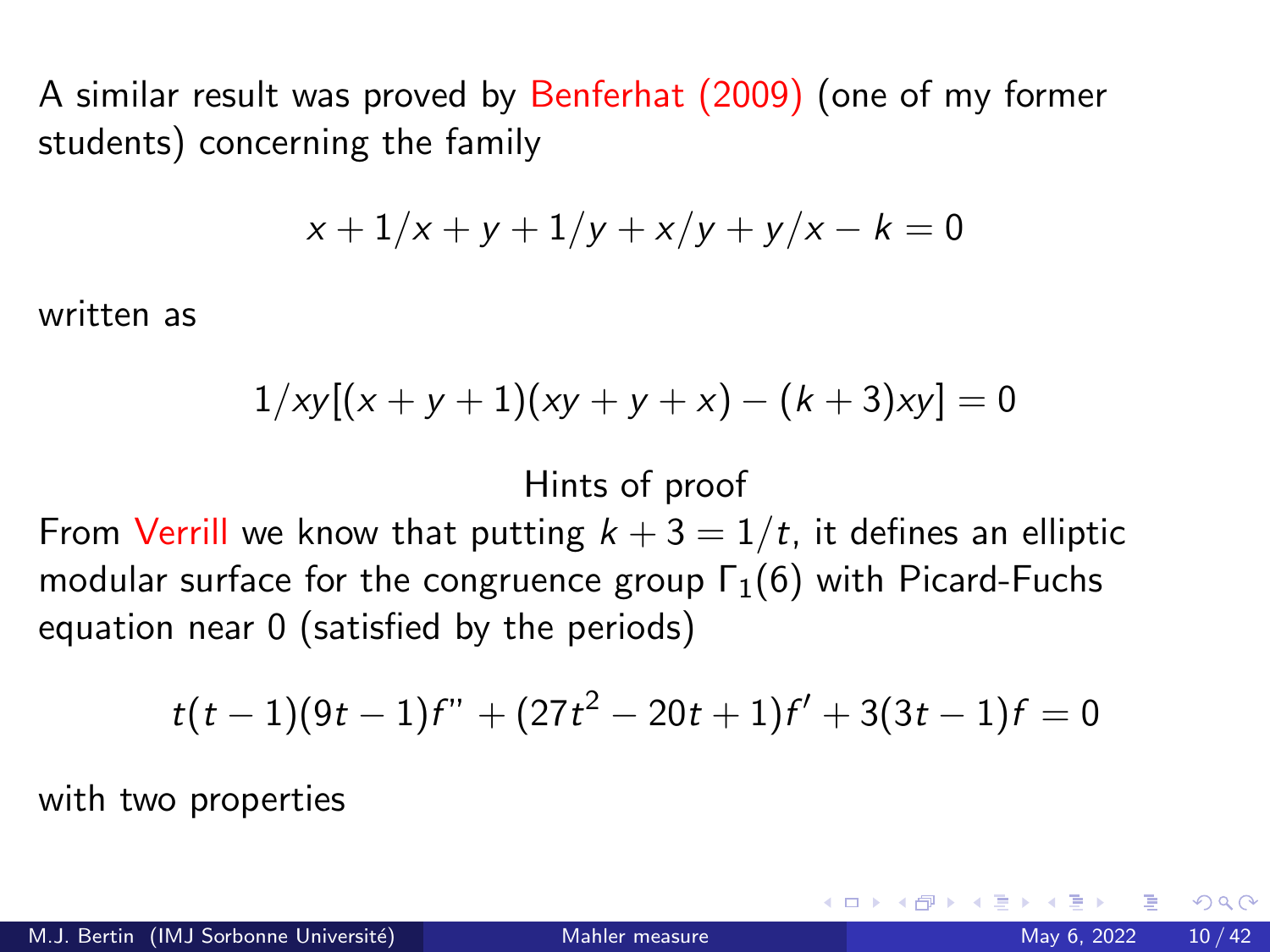## **•** For the Hauptmodul

$$
t = \frac{\eta(6\tau)^8 \eta(\tau)^4}{\eta(3\tau)^4 \eta(2\tau)^8} = q - 4q^2 + 10q^3 - 20q^4 + 39q^5 + \dots
$$

 $\bullet$  the solution near 0 is expressed as

$$
f = \frac{\eta(2\tau)^6 \eta(3\tau)}{\eta(\tau)^3 \eta(6\tau)^2}
$$

• With  $k + 3 = 1/t$  it follows that

$$
\tilde{m}'(k) = \frac{1}{2i(\pi)^2} \int_{(\mathbb{T})^2} \frac{t}{-1 + \frac{(x+y+1)(xy+y+x)}{xy}} \frac{dx}{x} \frac{dy}{y}
$$

イロト

 $QQ$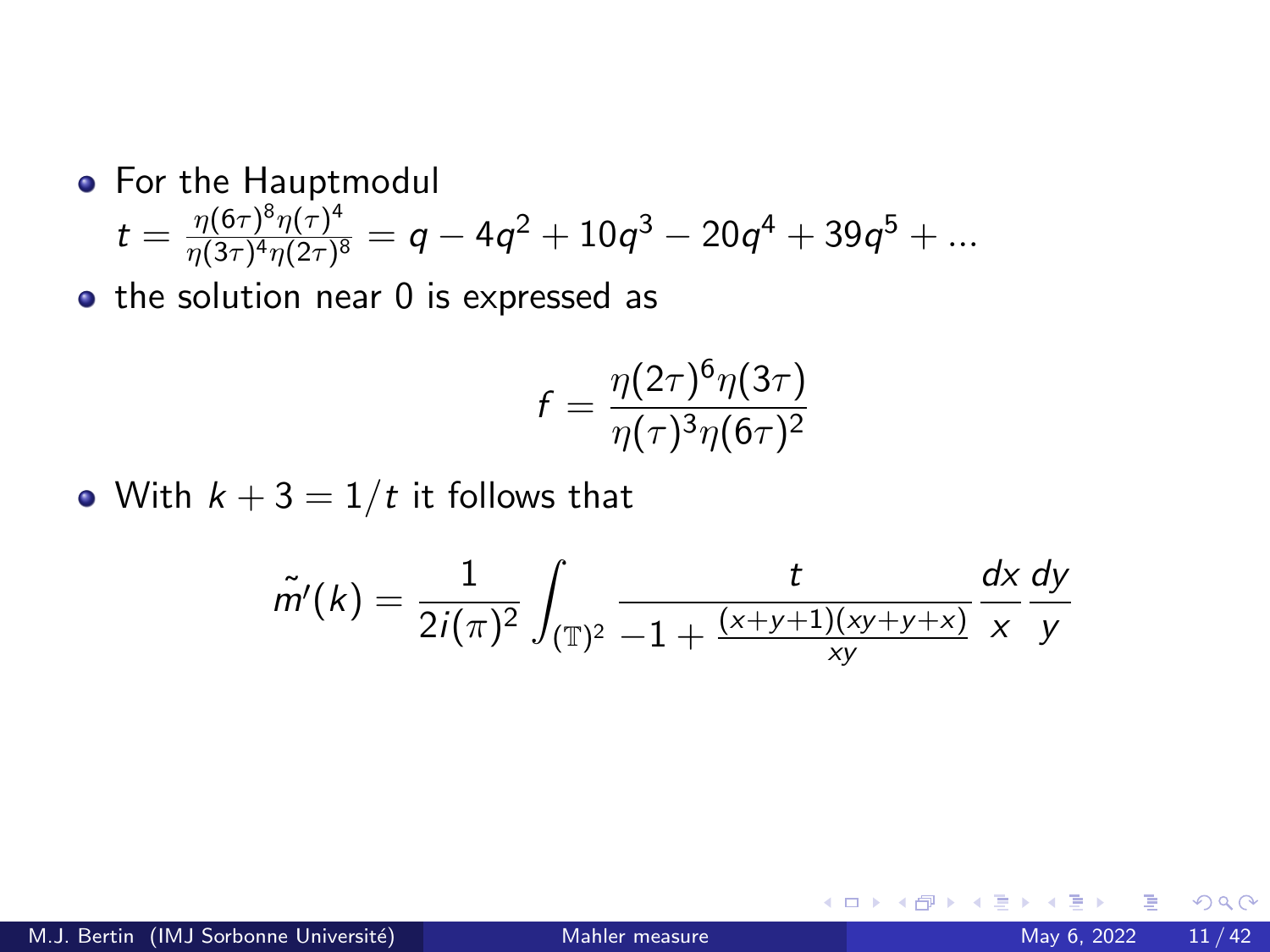is a period of the elliptic curve. Hence it satisfies the Picard-Fuchs equation; moreover it can be identified with the solution near 0. Thus

$$
\tilde{m'}(k) = -tf \qquad d\tilde{m} = -f\frac{dt}{t} = -f\frac{t'(q)dq}{t}
$$

$$
-f(t)\frac{q\frac{dt}{dq}}{t}=1+L(q)+8L(q^2) \qquad L(q)=\sum_{n\geq 1}(\sum_{d|n}\chi(d)d^2)q^n
$$

Finally by integration we get

**∢ □ ▶ ⊣ 倒 ▶**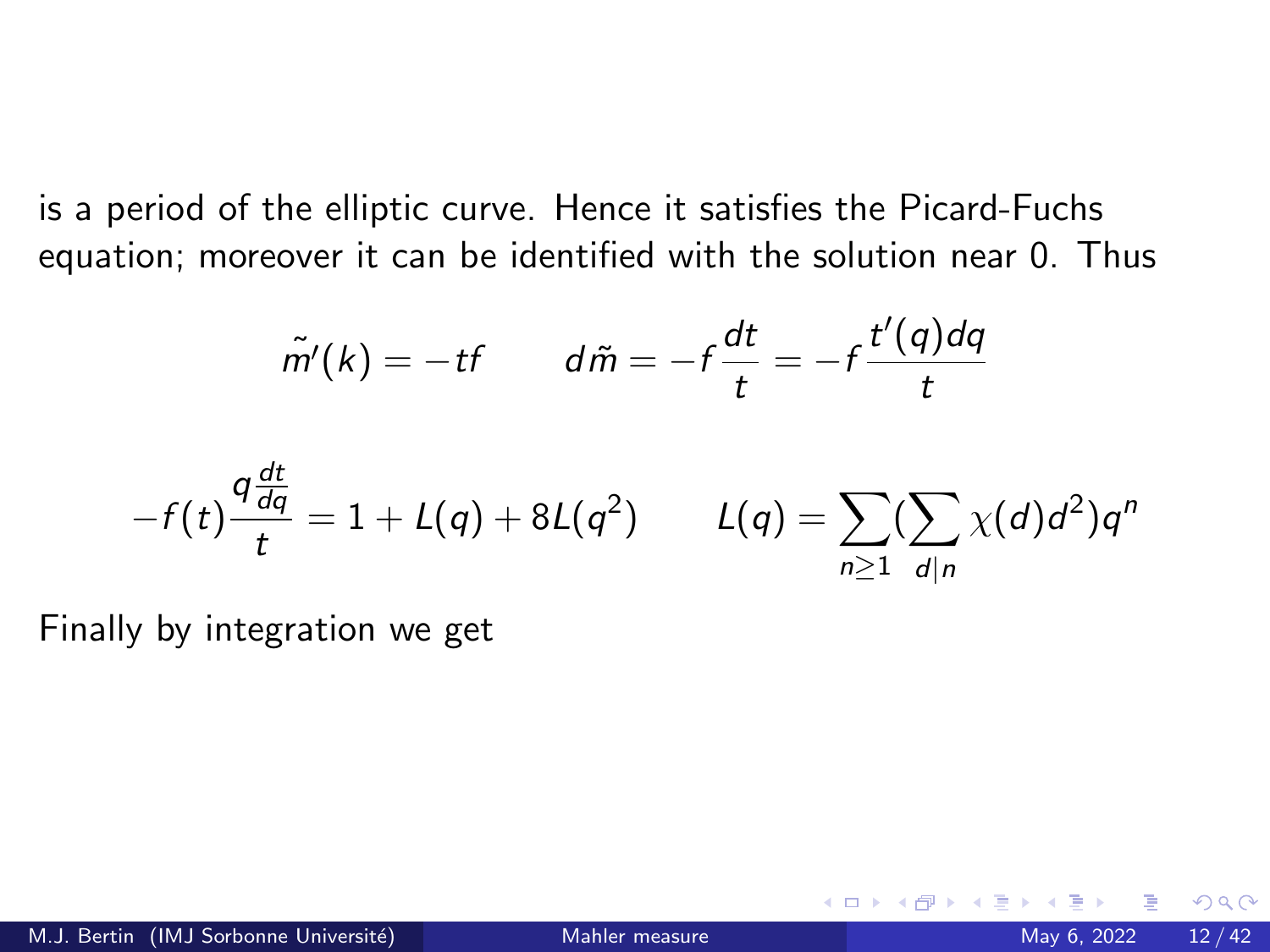$$
m(k) = \Re \left(-2i\pi\tau + \sum_{n\geq 1} \left(\sum_{d|n} \chi(d)d^2\right) \frac{\exp 2i\pi n\tau}{n}\right) + 8\left(\Re \sum_{n\geq 1} \left(\sum_{d|n} \chi(d)d^2\right) \frac{\exp 4i\pi n\tau}{2n}\right)
$$

and in terms of Eisenstein-Kronecker series

$$
m(k) = \mathfrak{R}\left(\frac{9\sqrt{3}\Im\tau}{4\pi^2}\sum_{(m,n)\neq(0,0)}\frac{\chi(n)}{(3m\tau+n)^2(3m\overline{\tau}+n)}\right) + 8\mathfrak{R}\left(\frac{9\sqrt{3}\Im\tau}{4\pi^2}\sum_{(m,n)\neq(0,0)}\frac{\chi(n)}{(6m\tau+n)^2(6m\overline{\tau}+n)}\right)
$$

For  $k = 0$  the elliptic curve is CM with conductor 36 more precisely 36a1 with  $j = 0$ ,  $\tau$  is imaginary quadratic and we can recover  $m(0) = 2L'(E_{36}, 0).$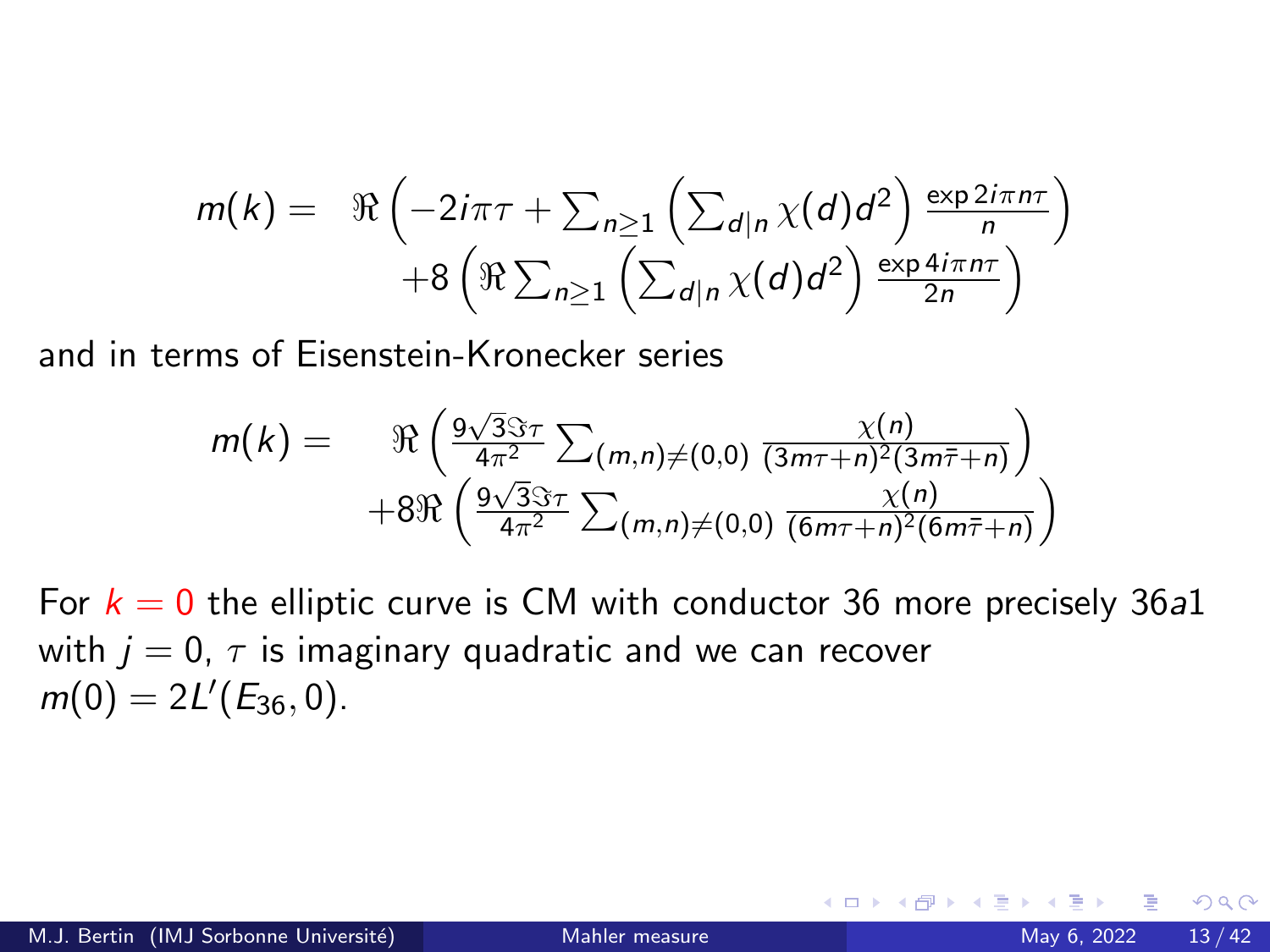CM elliptic curves and elliptic modular curves are rare in these families. Other people Mellit, Zudilin, Brunault used other techniques.

For example Mellit obtained results on the same modular surface, that is

$$
m(1) = b_{14} \qquad m(-5) = 6b_{14} \qquad m(10) = 10b_{14}
$$

(all these conjectured by Boyd.) We recall Boyd's notation  $b_N = \frac{N}{4\pi^2} L(E_N, 2)$ A new technique was elaborated by Zudilin and Brunault parametrizing the elliptic curves with modular units. Based on regulators and modular units I obtained (August 2015, unpublished)

$$
m(4) = 3b_{20} \qquad m(-2) = 2b_{20}
$$

thus solving Touafek's conjectures on regulators.

つへへ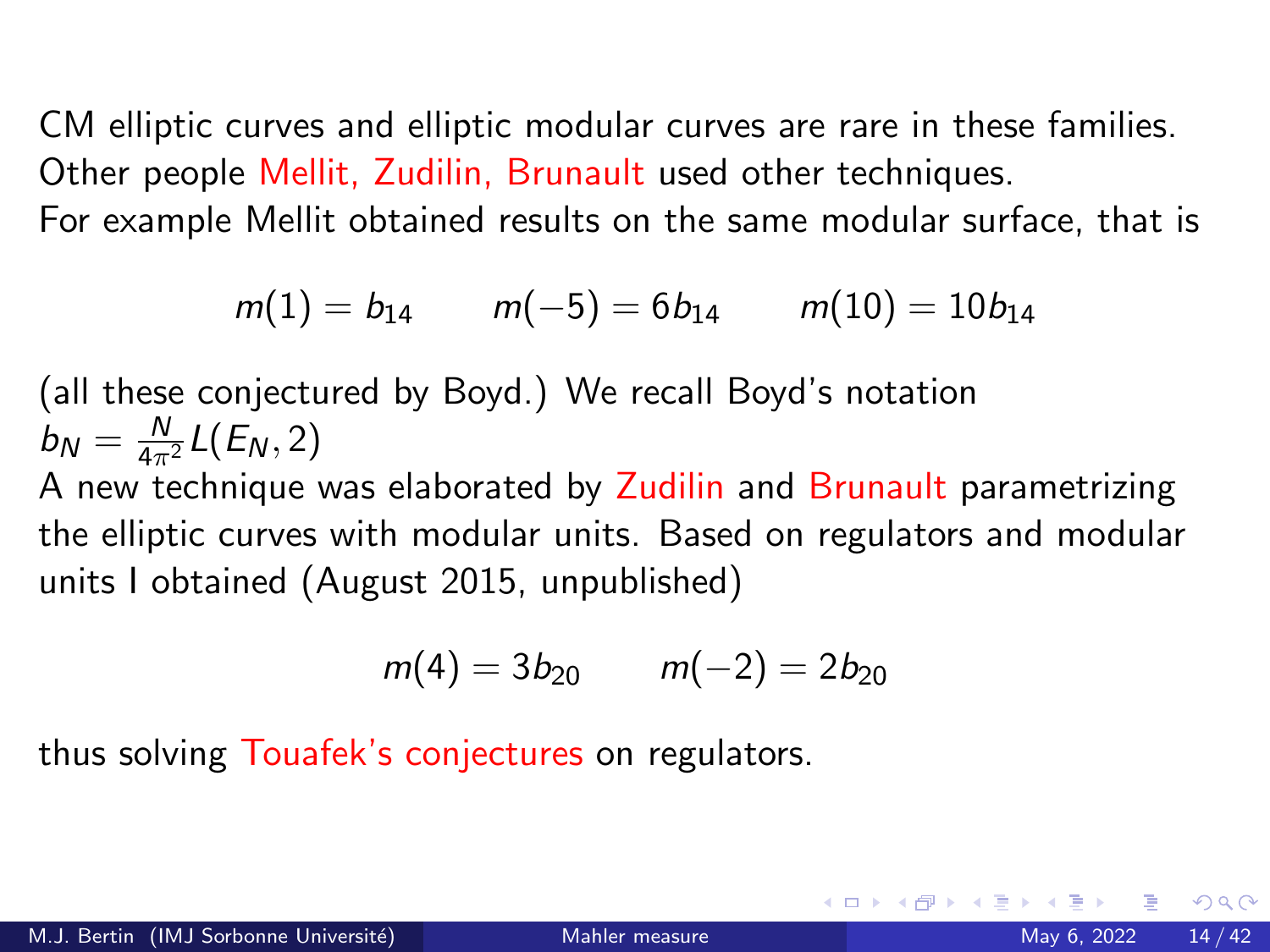Finally with similar techniques Brunault considered the family

$$
y^2 + kx + y - x^3
$$

and proved (arXiv 2015)

$$
m(-1) = 2b_{14}
$$
  $m(-2) = b_{35}$   $m(-3) = b_{54}$ 

Remark that this defines an elliptic surface with 4 singular fibers [9, 1, 1, 1] which is precisely one of Beauville modular elliptic surface for the congruence group  $\Gamma_0(9) \cap \Gamma_1(3)$ .

While preparing this talk I noticed that one of my former students Rémi Trannoy studied experimentally this family and conjectured  $m(-5) \stackrel{?}{=} 7b_{20}$ ,  $m(6) \stackrel{?}{=} 3b_{27}$ . Combining all the previous methods can we prove these conjectures?

- വൈറ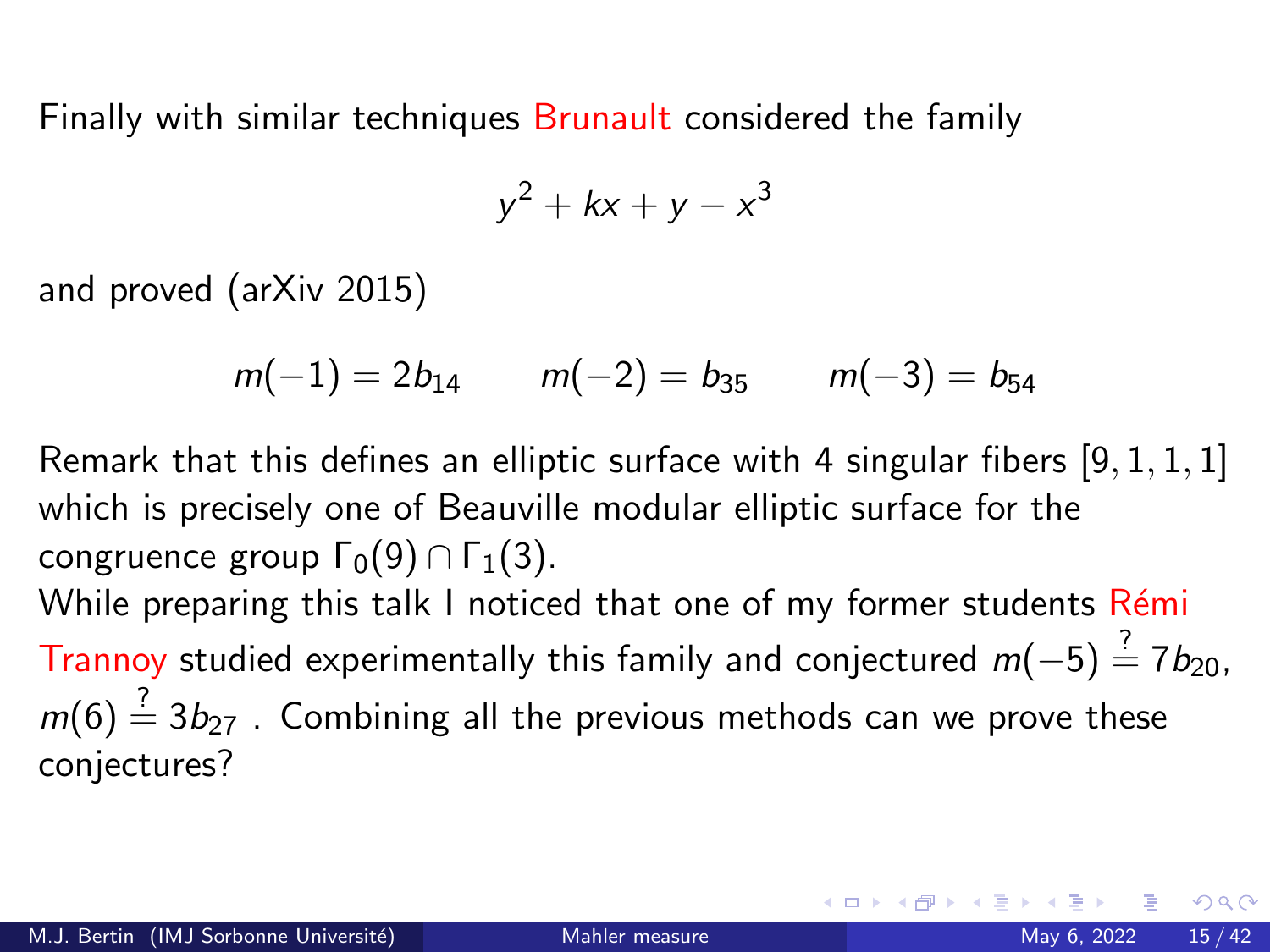So replace  $E$  by a surface  $X$  which is also a Calabi-Yau variety, i.e. a K3-surface and try to answer the questions: What are the analog of Deninger, Boyd, R-Villegas 's results and conjectures? Which type of Eisenstein-Kronecker series corresponds to  $L(X, 3)$ ?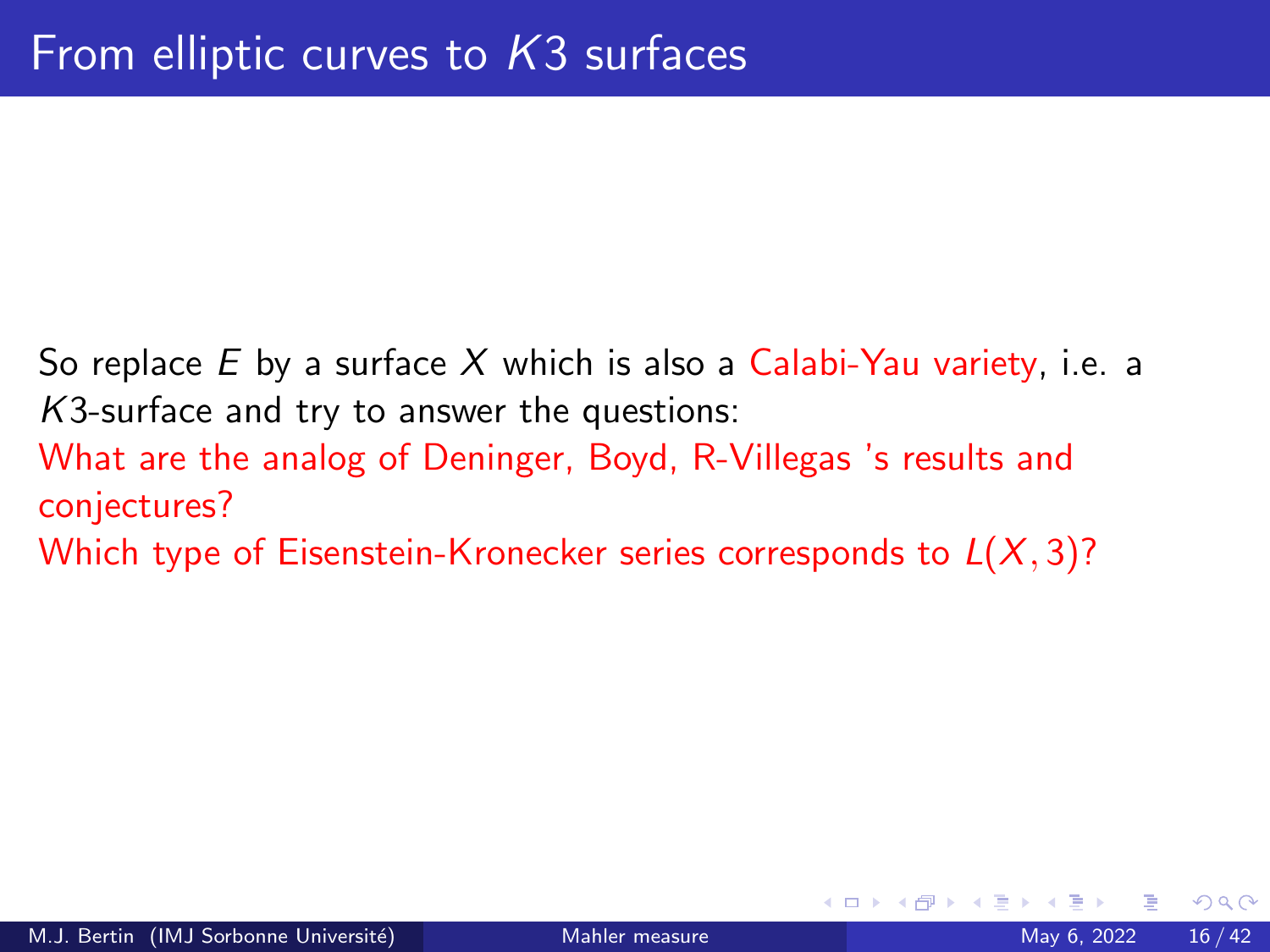Our results concern polynomials of the family

$$
P_k = x + \frac{1}{x} + y + \frac{1}{y} + z + \frac{1}{z} - k
$$

defining K3-surfaces  $Y_k$ . What's a K3-surface? It is a smooth surface  $X$  satisfying

- $H^1(X, \mathcal{O}_X) = 0$  i.e.  $X$  simply connected
- $K_X = 0$  i.e. the canonical bundle is trivial i.e. there exists a unique, up to scalars, holomorphic 2-form  $\omega$  on X.

つへへ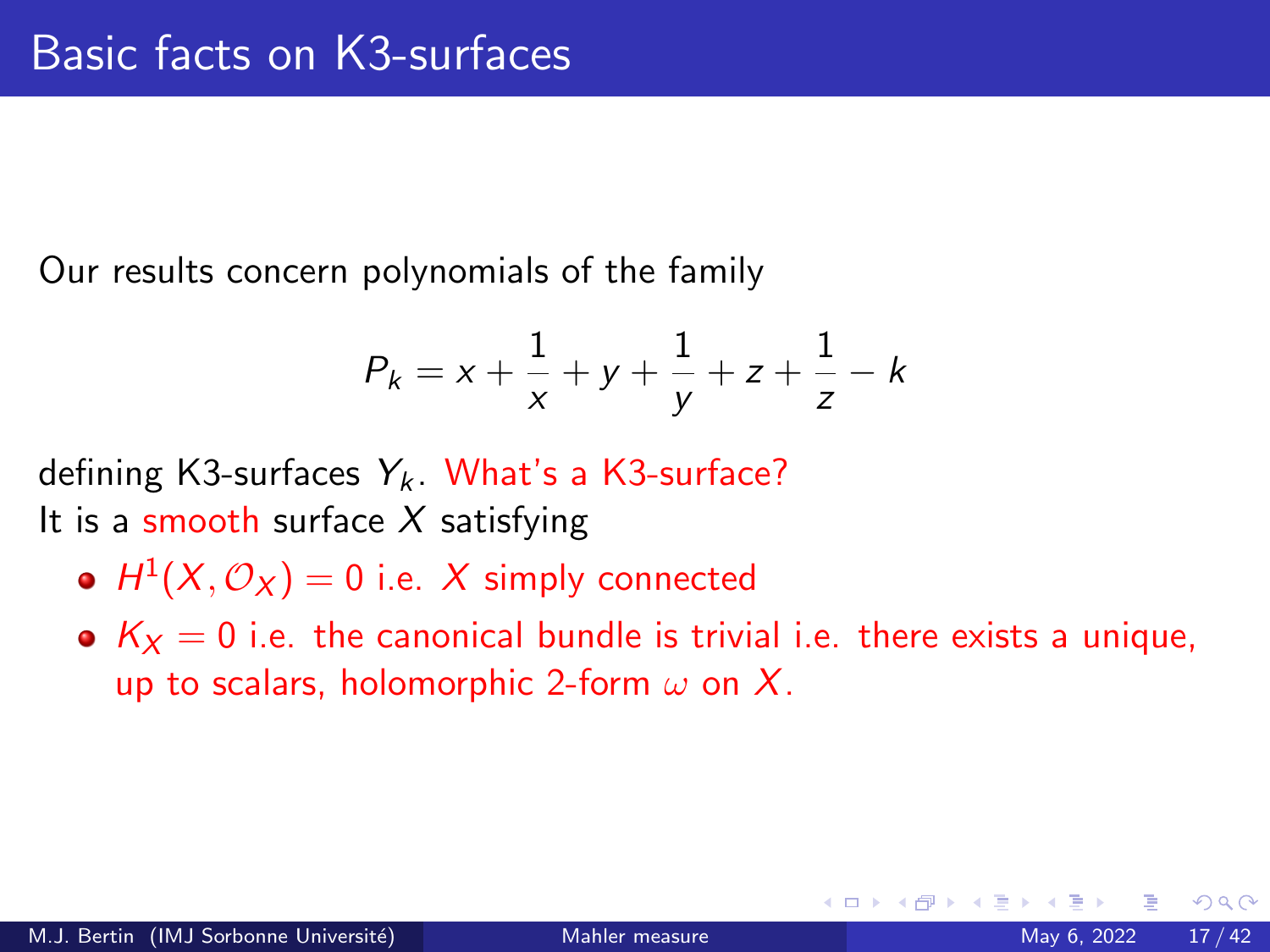A double covering branched along a plane sextic for example defines a K3-surface X.

In our case

$$
(2z + x + \frac{1}{x} + y + \frac{1}{y} - k)^2 = (x + \frac{1}{x} + y + \frac{1}{y} - k)^2 - 4
$$

### Main properties

•  $H_2(X, \mathbb{Z})$  is a free group of rank 22.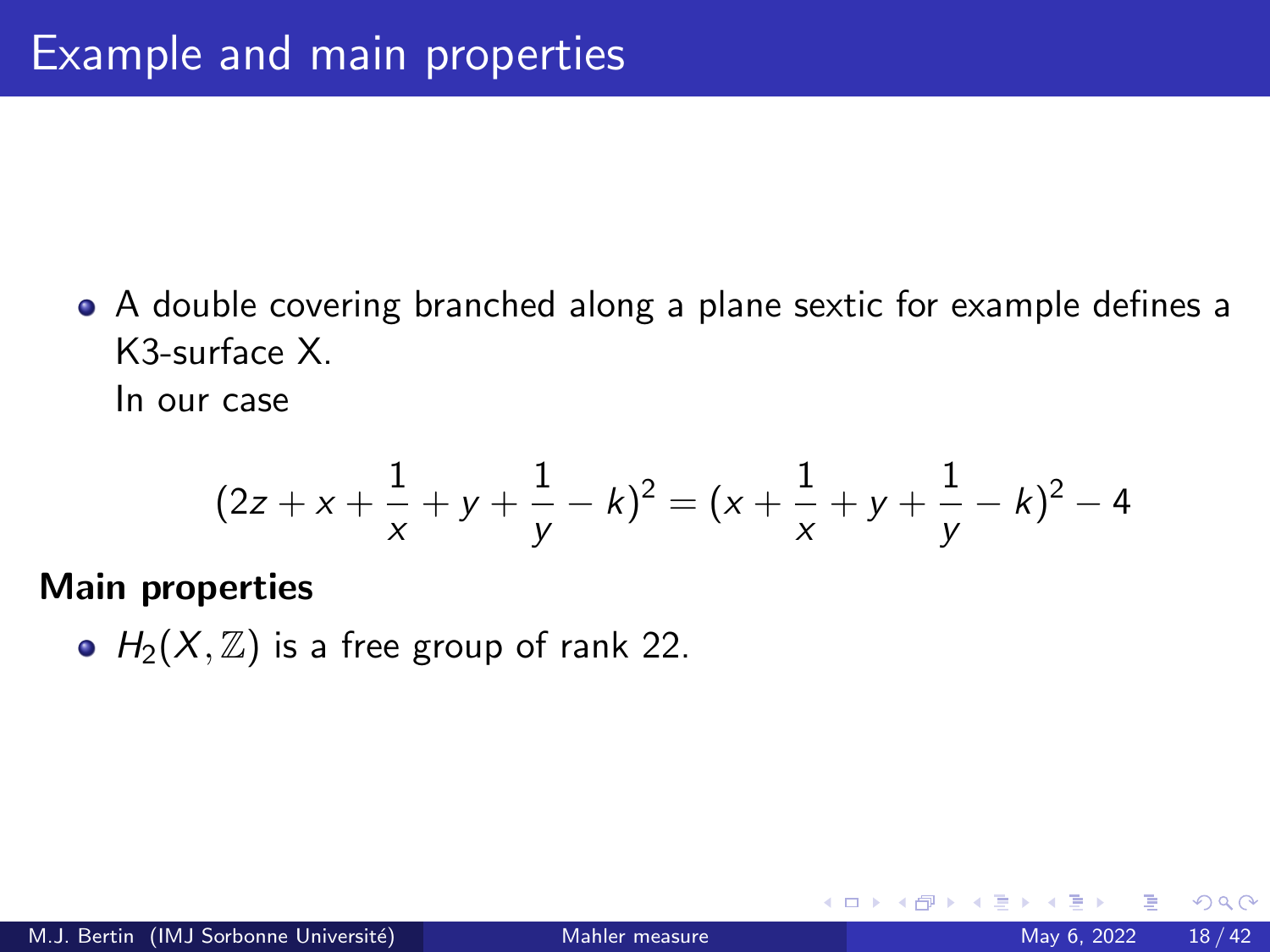# Main properties (continued)

• With the intersection pairing,  $H_2(X, \mathbb{Z})$  is a lattice and

$$
H_2(X,\mathbb{Z})\simeq U_2^3\perp (-E_8)^2:=\mathcal{L}
$$

 $\mathcal L$  is the K3-lattice,  $U_2$  the hyperbolic lattice of rank 2,  $E_8$  the unimodular lattice of rank 8.

$$
Pic(X) \subset H_2(X,\mathbb{Z}) \simeq Hom(H^2(X,\mathbb{Z}),\mathbb{Z})
$$

where  $Pic(X)$  is the group of divisors modulo linear equivalence, parametrized by the algebraic cycles (since for K3 surfaces linear and algebraic equivalence are the same).

$$
Pic(X)\simeq \mathbb{Z}^{\rho(X)}
$$

 $\rho(X) :=$  Picard number of X

 $1 \leq \rho(X) \leq 20$ 

 $\bullet$ 

 $\bullet$ 

つへへ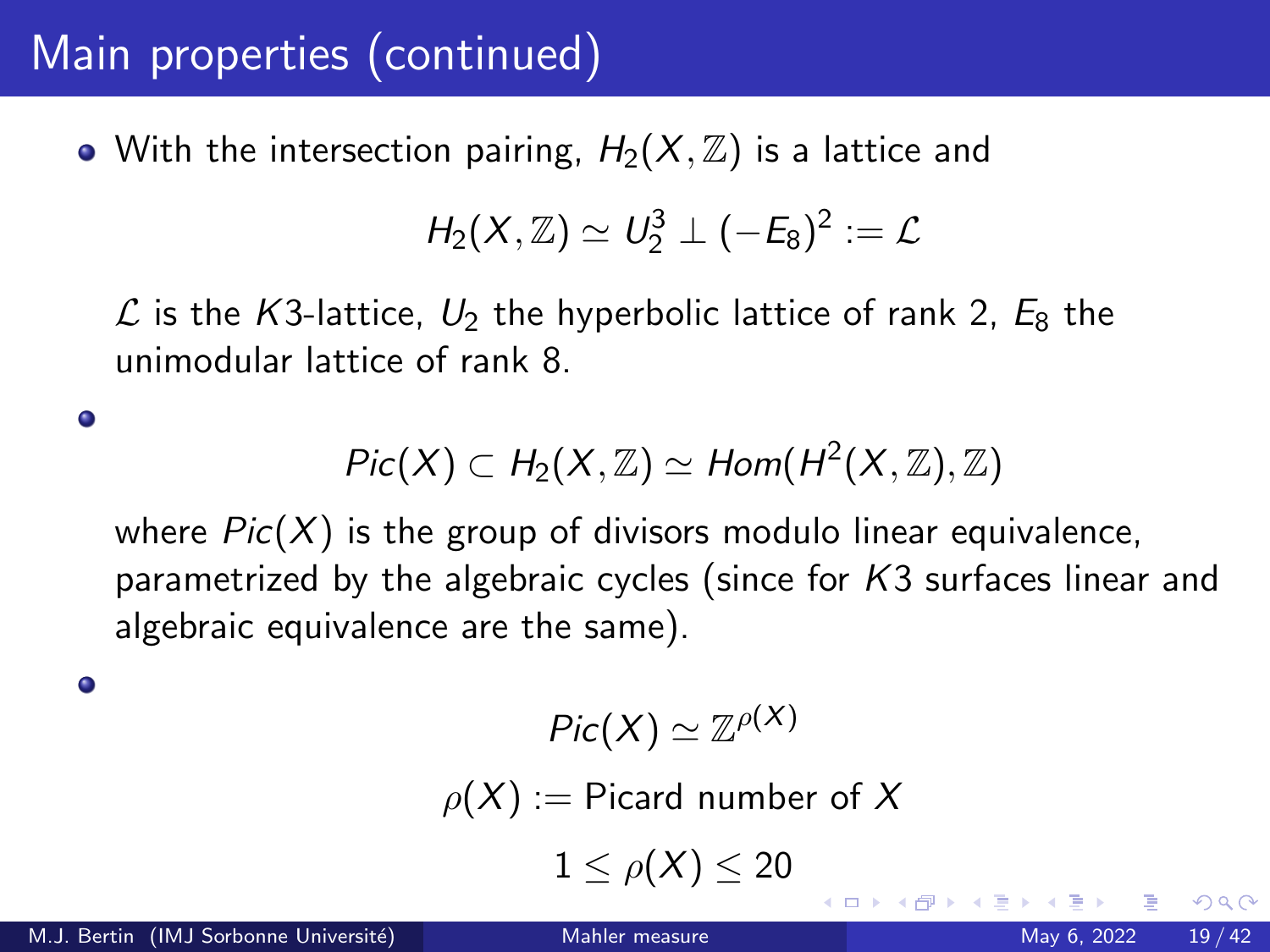$$
\mathcal{T}(X):=(\mathit{Pic}(X))^{\perp}
$$

is the transcendental lattice of dimension 22 –  $\rho(X)$ 

**If**  $\{\gamma_1, \cdots, \gamma_{22}\}$  is a Z-basis of  $H_2(X, \mathbb{Z})$  and  $\omega$  the holomorphic 2-form,

$$
\int_{\gamma_i}\omega
$$

is called a period of  $X$  and

$$
\int_{\gamma}\omega=0\,\,\text{for}\,\,\gamma\in\mathit{Pic}(X).
$$

If  $\{X_z\}$  is a family of  $K3$  surfaces,  $z\in\mathbb{P}^1$  with generic Picard number  $\rho$  and  $\omega_z$  the corresponding holomorphic 2-form, then the periods of  $X_z$  satisfy a Picard-Fuchs differential equation of order  $k = 22 - \rho$ . For our family  $k = 3$ .

つへへ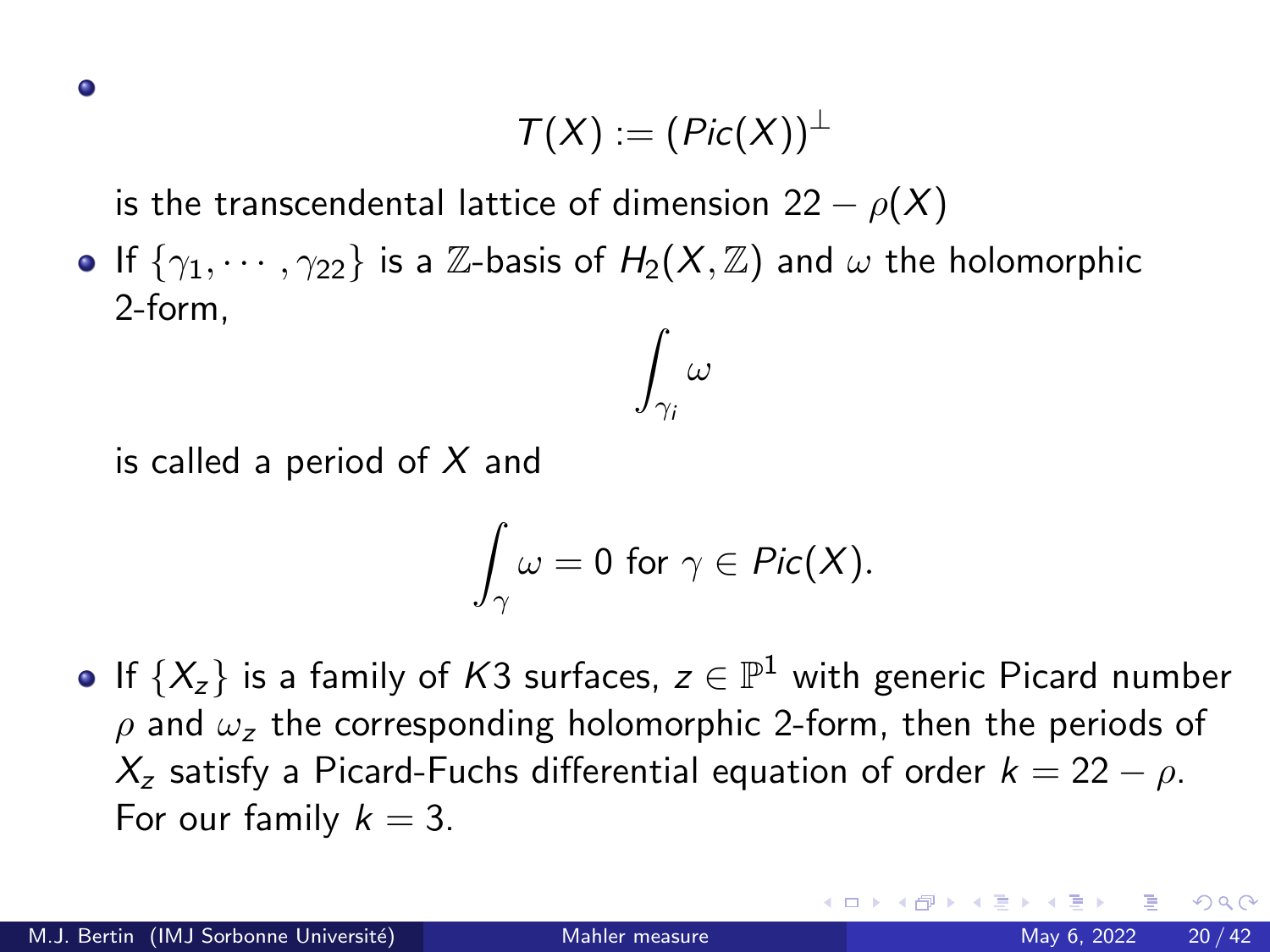<span id="page-20-0"></span> $\bullet$  In fact, by Morrison, a M-polarized K3-surface, with Picard number  $\geq$  19 has a Shioda-Inose structure, that means

$$
X
$$
\n
$$
A = E \times E / C_N
$$
\n
$$
Y = \text{Kum}(A / \pm 1)
$$
\n
$$
A = E \times E / C_N
$$

If the Picard number  $\rho = 20$ , then the elliptic curve is CM.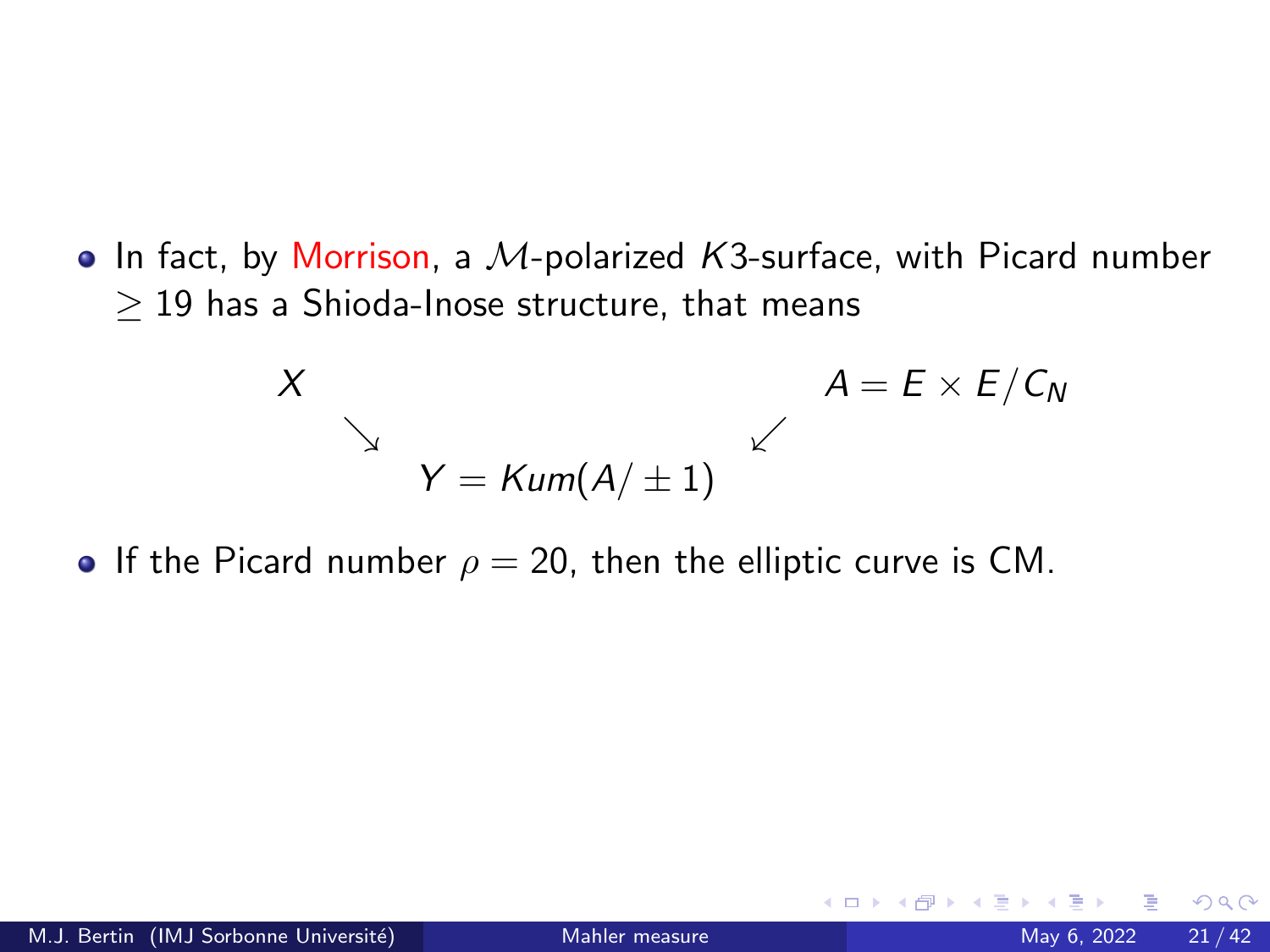# <span id="page-21-0"></span>Mahler measure of  $P_k$

## Theorem

(B. 2005) Let  $k = t + \frac{1}{t}$  $\frac{1}{t}$  and

$$
t = (\frac{\eta(\tau)\eta(6\tau)}{\eta(2\tau)\eta(3\tau)})^6, \ \ \eta(\tau) = e^{\frac{\pi i \tau}{12}} \prod_{n \geq 1} (1 - e^{2\pi i n \tau}), \ \ q = \exp 2\pi i \tau
$$

$$
m(P_k) = \frac{\Im \tau}{8\pi^3} \left\{ \sum_{m,\kappa}^{\prime} \left( -4(2\Re \frac{1}{(m\tau + \kappa)^3 (m\bar{\tau} + \kappa)} + \frac{1}{(m\tau + \kappa)^2 (m\bar{\tau} + \kappa)^2} \right) \right. \\ \left. + 16(2\Re \frac{1}{(2m\tau + \kappa)^3 (2m\bar{\tau} + \kappa)} + \frac{1}{(2m\tau + \kappa)^2 (2m\bar{\tau} + \kappa)^2} \right) \\ \left. - 36(2\Re \frac{1}{(3m\tau + \kappa)^3 (3m\bar{\tau} + \kappa)} + \frac{1}{(3m\tau + \kappa)^2 (3m\bar{\tau} + \kappa)^2} \right) \\ \left. + 144(2\Re \frac{1}{(6m\tau + \kappa)^3 (6m\bar{\tau} + \kappa)} + \frac{1}{(6m\tau + \kappa)^2 (6m\bar{\tau} + \kappa)^2} \right) \right\}
$$

M.J. Bertin (IMJ Sorbonne Université) [Mahler measure](#page-0-0) May 6, 2022 22/42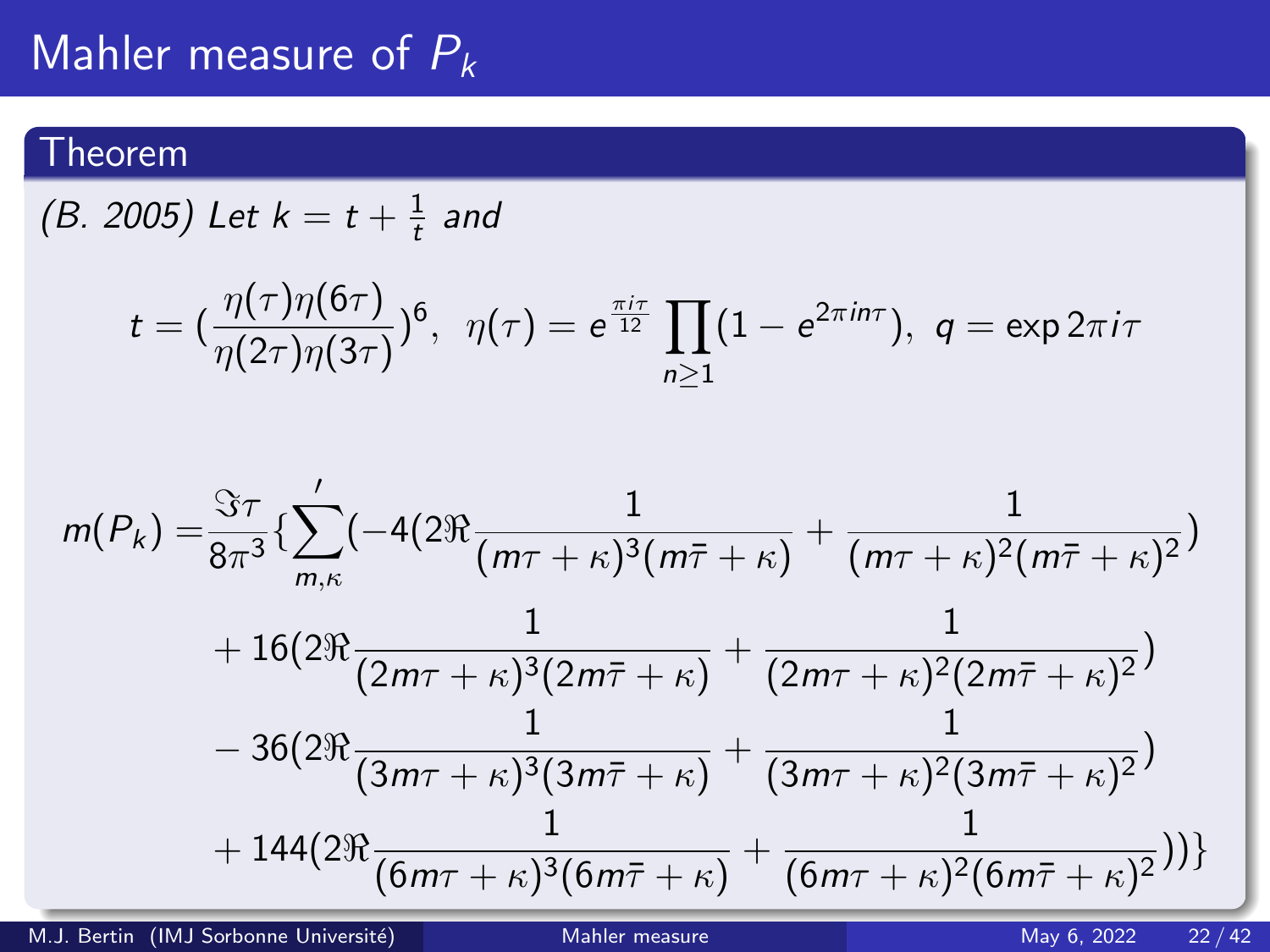# <span id="page-22-0"></span>Sketch of proof

Let

$$
P_k = x + \frac{1}{x} + y + \frac{1}{y} + z + \frac{1}{z} - k
$$

defining the family  $(X_k)$  of K3-surfaces.

- For  $k \in \mathbb{P}^1$ , generically  $\rho = 19$ .
- The family is  $M_k$ -polarized with

$$
\mathcal{M}_k \simeq U_2 \perp (-E_8)^2 \perp \langle -12 \rangle
$$

• Its transcendental lattice satisfies

$$
\mathcal{T}_k \simeq U_2 \perp \langle 12 \rangle
$$

The Picard-Fuchs differential equation is

$$
(k2 - 4)(k2 - 36)y''' + 6k(k2 - 20)y'' + (7k2 - 48)y' + ky = 0
$$

(Peters and Stienstra's results)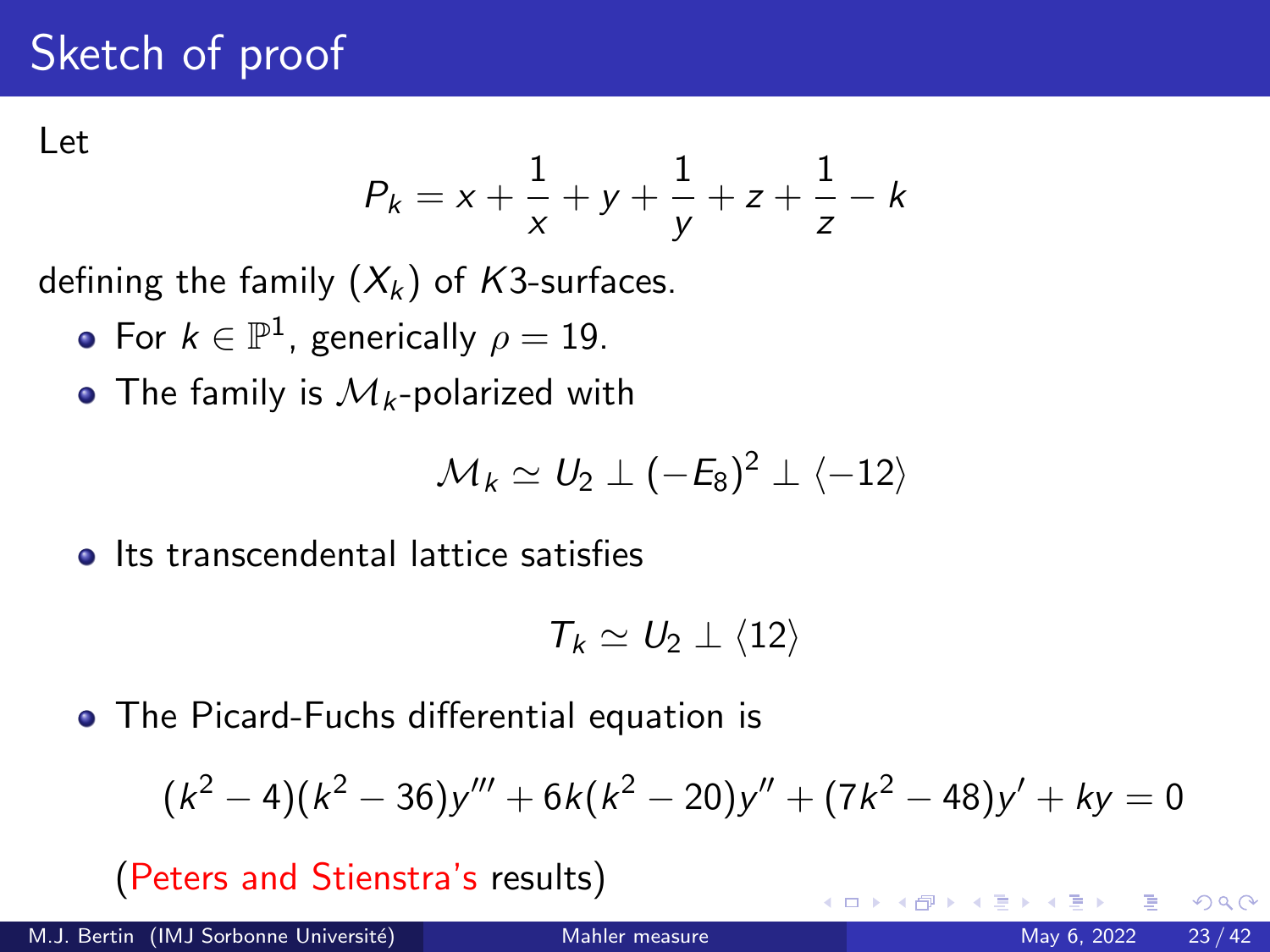• The family is modular in the following sense if  $k=t+\frac{1}{t}$  $\frac{1}{t}$ ,  $\tau \in \mathcal{H}$  and  $\tau$  as in the theorem

$$
t\left(\frac{a\tau+b}{c\tau+d}\right)=t(\tau)\,\,\forall\,\,\left(\frac{a}{c}\quad\frac{b}{d}\right)\in\Gamma_1(6,2)^*\subset\Gamma_0(12)^*+12
$$

where

$$
\Gamma_1(6) = \{ {a \atop c} b \atop 1(6,2) = \{ {a \atop c} b \atop 0 \end{bmatrix} \in S_2(\mathbb{Z}) \ / \ a \equiv d \equiv 1 \ (6) \ c \equiv 0 \ (6) \}
$$

$$
\Gamma_1(6,2) = \{ {a \atop c} b \atop 0 \end{bmatrix} \in \Gamma_1(6) \ c \equiv 6b \ (12) \}
$$

and

.

$$
\Gamma_1(6,2)^*=\langle \Gamma_1(6,2),w_6\rangle
$$

**∢ □ ▶ ⊣ 倒 ▶**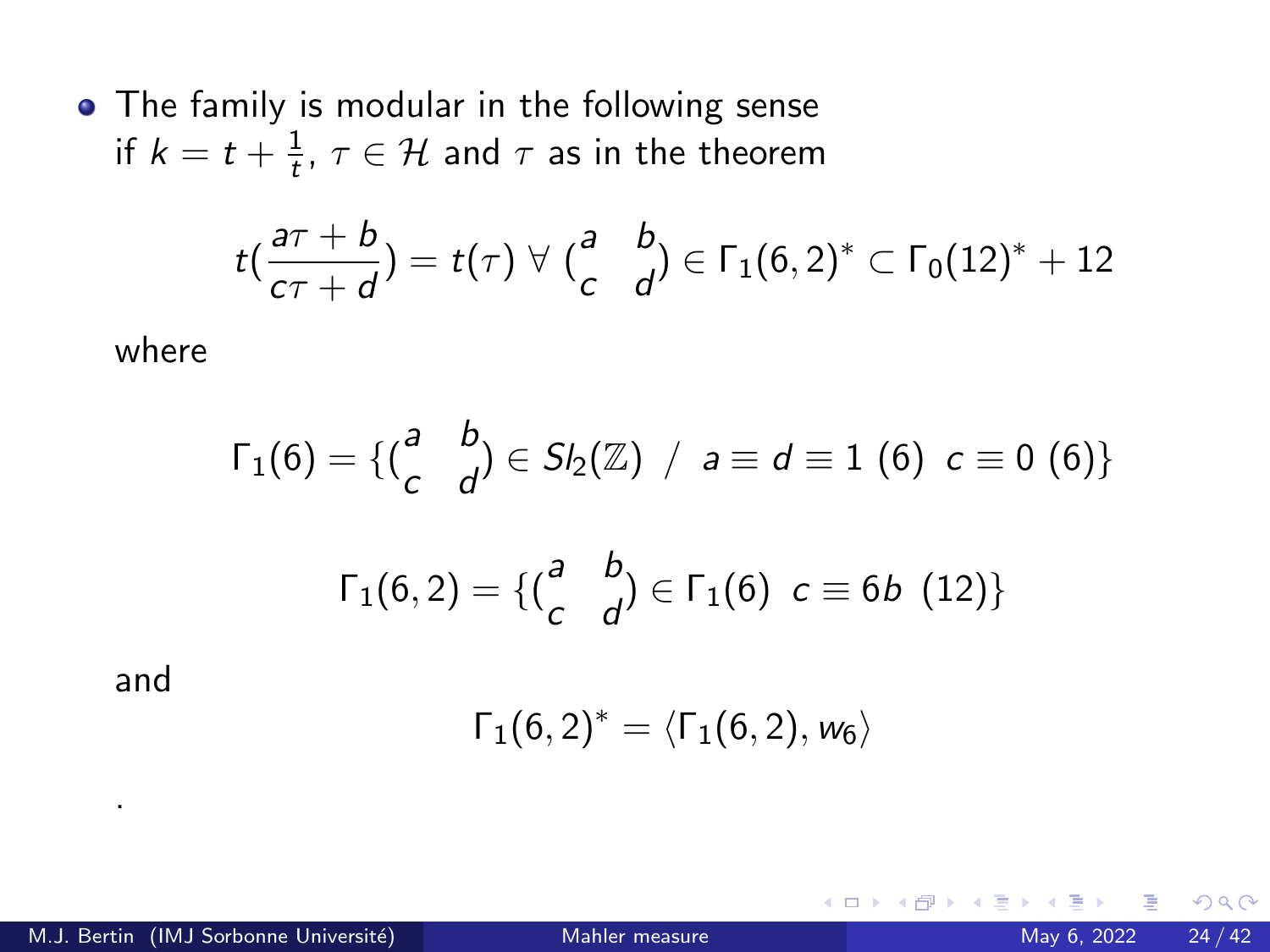The P-F equation has a basis of solutions  $\bm{G}(\tau)$ ,  $\tau\bm{G}(\tau)$ ,  $\tau^2\bm{G}(\tau)$  with  $G(\tau) = \eta(\tau) \eta(2\tau) \eta(3\tau) \eta(6\tau)$ 

satisfying

$$
G(\tau) = F(t(\tau)), \quad F(t) = \sum_{n \geq 0} v_n t^{2n+1}, \quad v_n = \sum_{k=0}^n {n \choose k}^2 {n+k \choose k}^2
$$

\n- \n
$$
\frac{dm(P_k)}{dk}
$$
 is a period, hence satisfies the P-F equation\n
\n- \n $\frac{dm(P_k)}{dk} = G(\tau)$ \n
\n- \n $dm(P_k) = -G(\tau)\frac{dt}{t}\frac{1-t^2}{t}$ \n
\n- \n is a weight 4 modular form for  $\Gamma_1(6, 2)^*$ \n
\n

• so can be expressed as a combination of  $E_4(n\tau)$  for  $n = 1, 2, 3, 6$ 

∢ □ ▶ ⊣ *←* □

 $QQQ$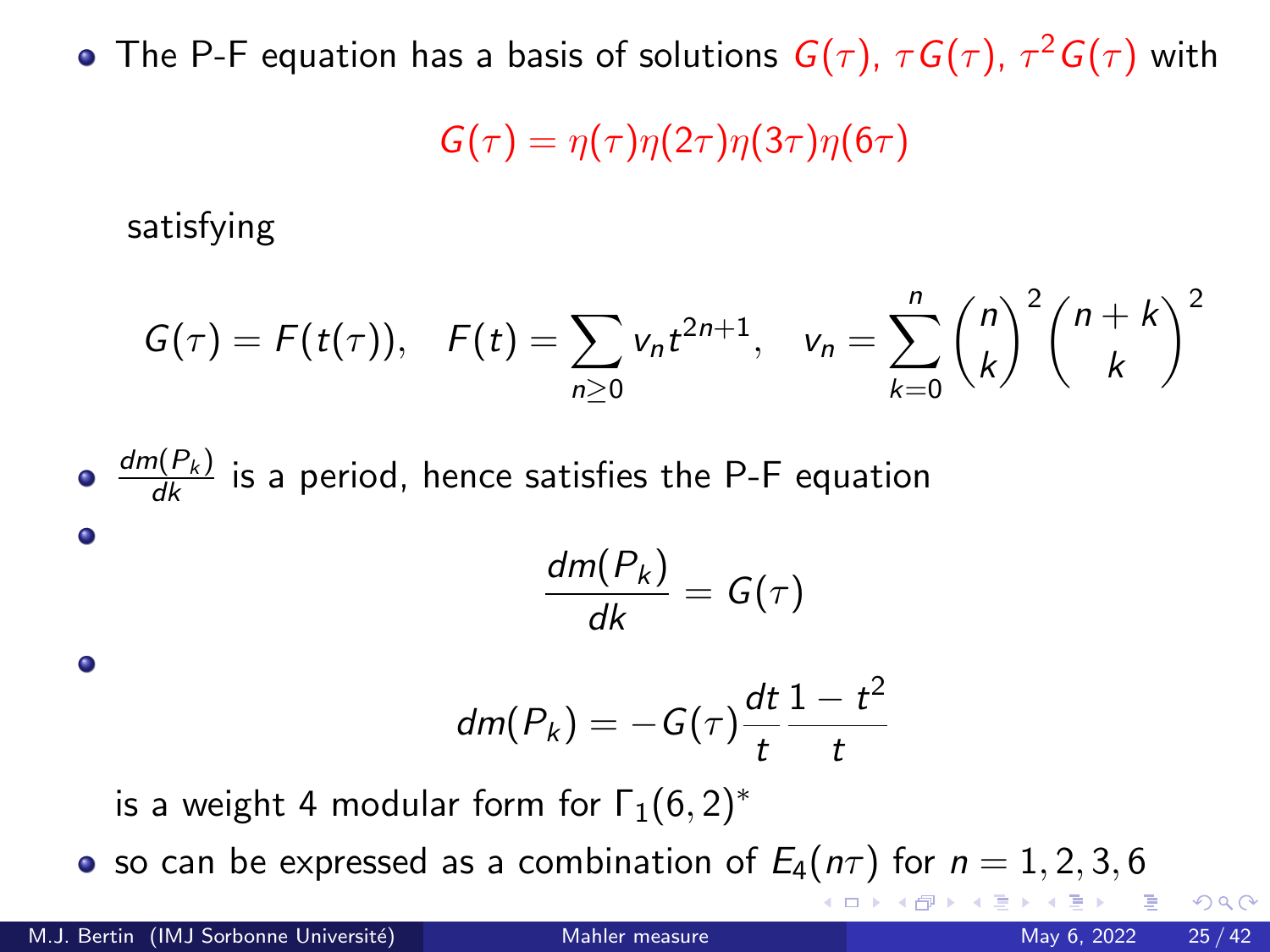• By integration you get

$$
m(P_k) = \Re(-\pi i \tau + \sum_{n\geq 1} (\sum_{d|n} d^3)(4\frac{q^n}{n} - 8\frac{q^{2n}}{2n} + 12\frac{q^{3n}}{3n} - 24\frac{q^{6n}}{6n}))
$$

Then using a Fourier development one deduces the expression of the Mahler measure in terms of an Eisenstein-Kronecker series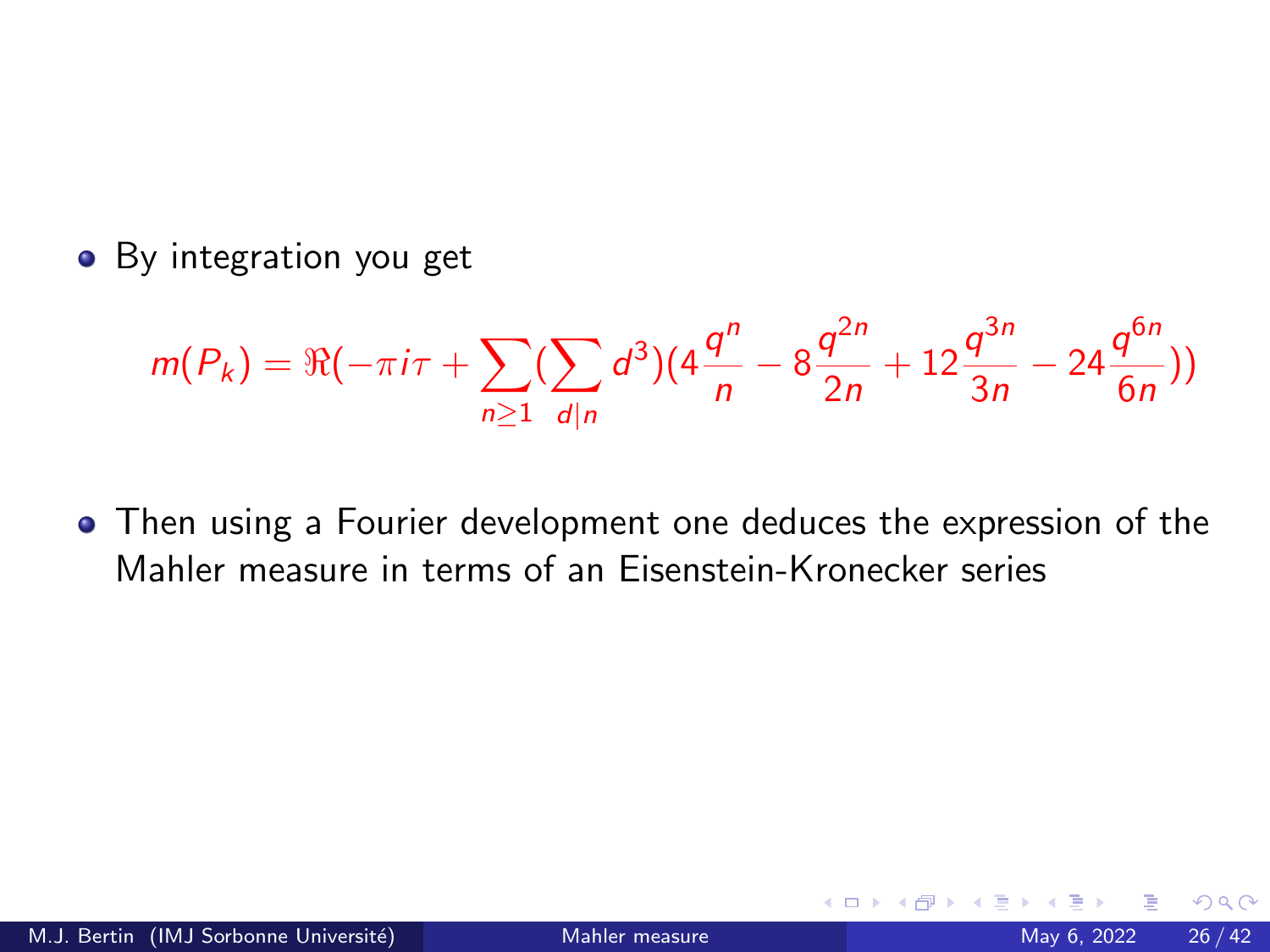The singular K3 surfaces of the Apéry-Fermi's family  $(Y_k)$  correspond to imaginary quadratic  $\tau$  such that

$$
t = \left(\frac{\eta(\tau)\eta(6\tau)}{\eta(2\tau\eta(3\tau)}\right)^6, \qquad k = t + \frac{1}{t}.
$$

They have been computed by Boyd.

4 **D F**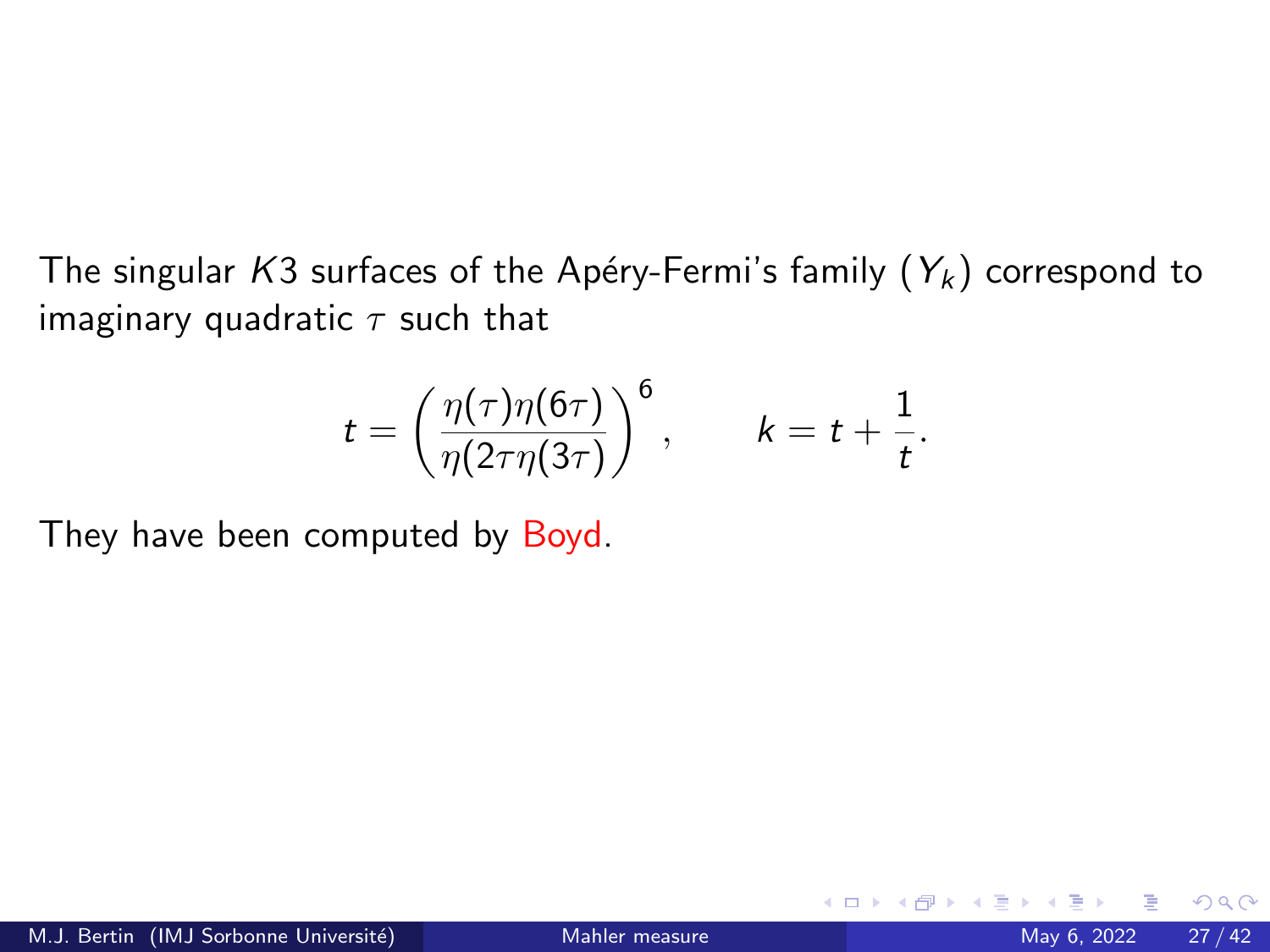| k            | $\tau$                 | Equation of $\tau$        |
|--------------|------------------------|---------------------------|
| 0            | $-3+\sqrt{-3}$         | $3\tau^2 + 3\tau + 1 = 0$ |
| 2            | $-2+\sqrt{-2}$         | $6\tau^2 + 4\tau + 1 = 0$ |
| 3            | $-3+\sqrt{-15}$        | $6\tau^2 + 3\tau + 1 = 0$ |
| 6            | $\sqrt{-6}$            | $6\tau^2 + 1 = 0$         |
| 10           | $\sqrt{-2}$            | $2\tau^2 + 1 = 0$         |
| 18           | $\sqrt{-30}$           | $6\tau^2 + 5 = 0$         |
| 102          | $\sqrt{-6} \times 13$  | $6\tau^2 + 13 = 0$        |
| 198          | $\sqrt{-17\times 6}$   | $6\tau^2 + 17 = 0$        |
| $2\sqrt{5}$  | $-1+\sqrt{-5}$         | $6\tau^2 + 2\tau + 1 = 0$ |
| $3\sqrt{6}$  | $\frac{\sqrt{-3}}{2}$  | $3\tau^2 + 1 = 0$         |
| $2\sqrt{-3}$ | $-1+\sqrt{-1}$         | $2\tau^2 + 2\tau + 1 = 0$ |
| $3\sqrt{-5}$ | $-15$<br>$-3+\sqrt{ }$ | $3\tau^2 + 3\tau + 2 = 0$ |

K ロ ▶ K 御 ▶ K 重 ▶ K 重 ▶ 「重 」 の Q Q 、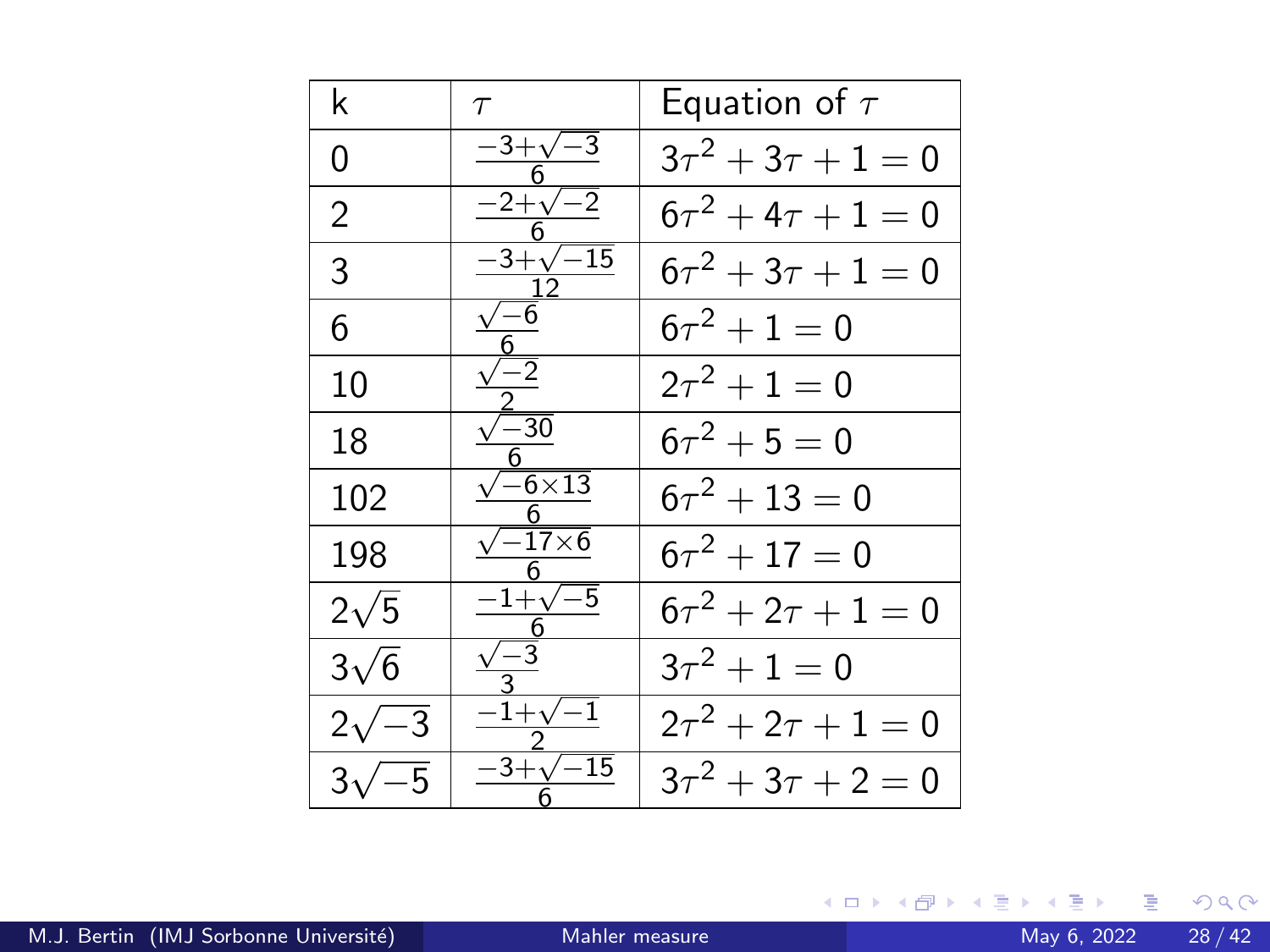#### <span id="page-28-0"></span>Theorem

Let S be a K3-surface defined over Q, with Picard number 20 and discriminant N. Its transcendental lattice  $T(S)$  is a dimension 2 Gal( $\overline{Q}/\mathbb{Q}$ )-module thus defines a L series,  $L(T(S), s)$ . Gan( $\psi/\psi$ )-module thus defines a L series, L(1(3), s).<br>There exists a weight 3 modular form, f, CM over  $\mathbb{Q}(\sqrt{2})$ −N) satisfying

$$
L(\mathcal{T}(S),s)=L(f,s)=\sum_{n\geq 1}\frac{A_n}{n^s}.
$$

つへへ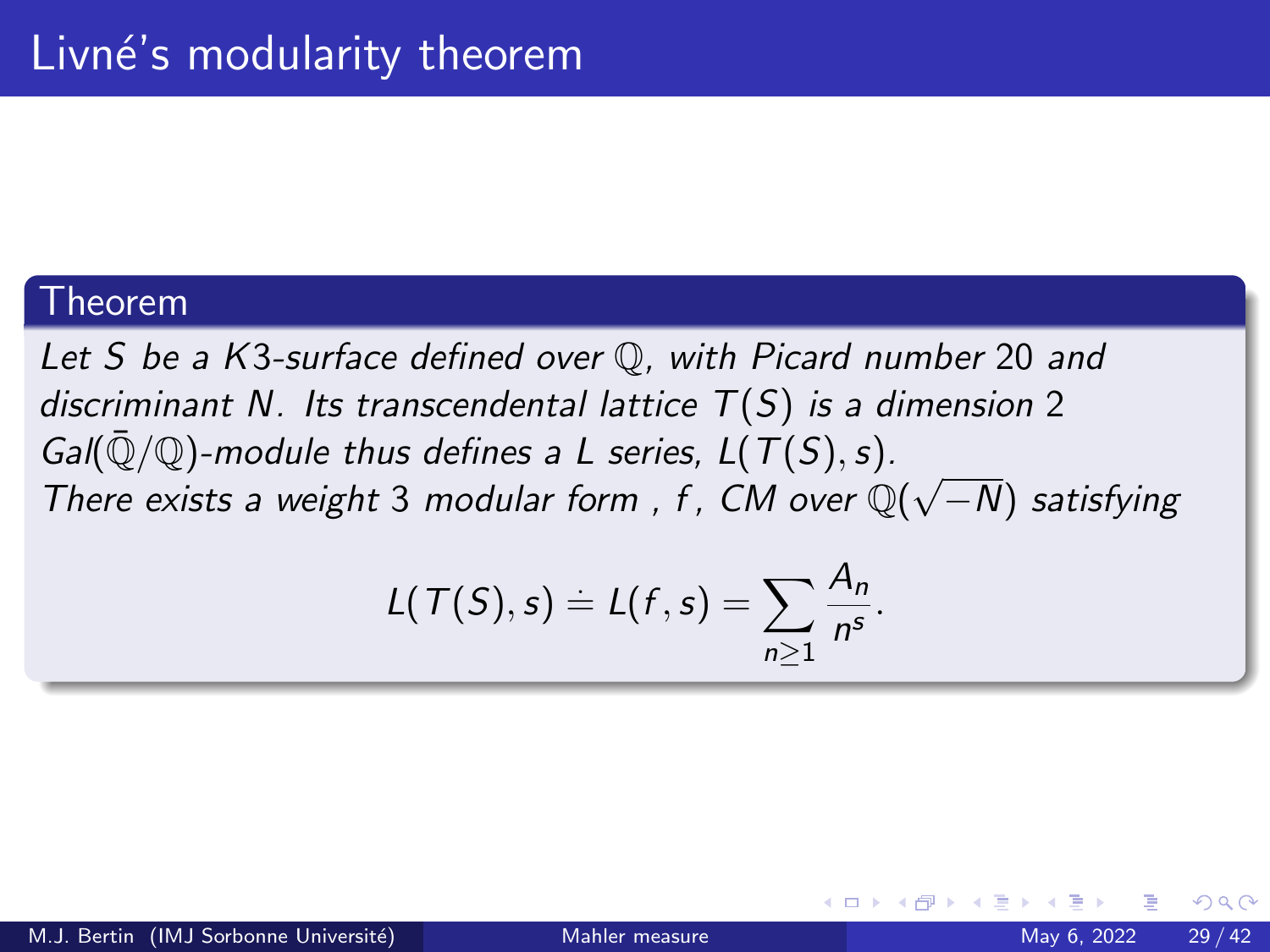## <span id="page-29-0"></span>Lemma

 $(B. 2010)$  Let Y an elliptic K3-surface defined over  $\mathbb O$  by a Weierstrass equation  $Y(t)$ . If rank  $(Y(t)) = r$  and the r infinite sections generating the Mordell-Weil lattice are defined respectively over  $\mathbb{Q}(\sqrt{d_i})$  ,i  $= 1,...,r,$ then



$$
a_p(t)=p+1-\#Y(t)(\mathbb{F}_p)
$$

and  $\epsilon_p(x)$  defined by

 $\epsilon_{\bm{\rho}}(t) =$  $\sqrt{ }$  $\int$  $\frac{1}{\sqrt{2}}$  $0,$  if the reduction of  $Y(t)$  is additive 1, if the reduction of  $Y(t)$  is split multiplicative if the reducti[on](#page-28-0) of  $Y(t)$  is non [sp](#page-30-0)[li](#page-28-0)[t](#page-29-0) [m](#page-30-0)[ul](#page-0-0)[tip](#page-41-0)[lic](#page-0-0)[ati](#page-41-0)[ve](#page-0-0) . M.J. Bertin (IMJ Sorbonne Université) [Mahler measure](#page-0-0) Mahler measure May 6, 2022 30 / 42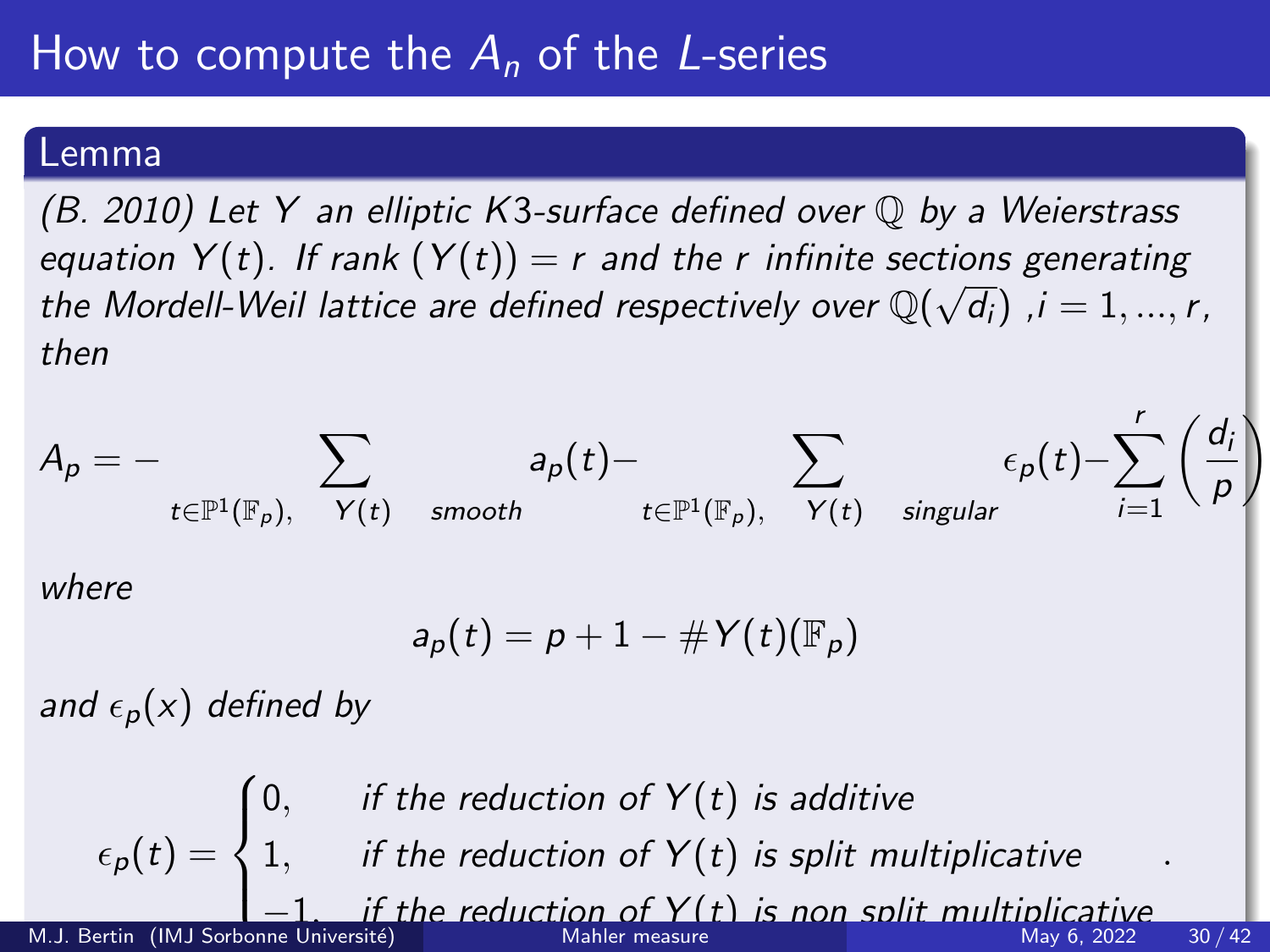## <span id="page-30-0"></span>**Theorem**

(Schütt's classification) Consider the following classification of singular K3-surfaces over Q

- **1** by the discriminant d of the transcendental lattice of the surface up to squares,
- **2** by the associated newform up to twisting,
- **3** by the level of the associated newform up to squares,
- **a** by the CM-field  $\mathbb{Q}(\sqrt{2})$ −d) of the associated newform.

Then, all these classifications are equivalent. In particuliar,  $\mathbb{Q}(\sqrt{n})$ −d) has exponent 1 or 2.

つへへ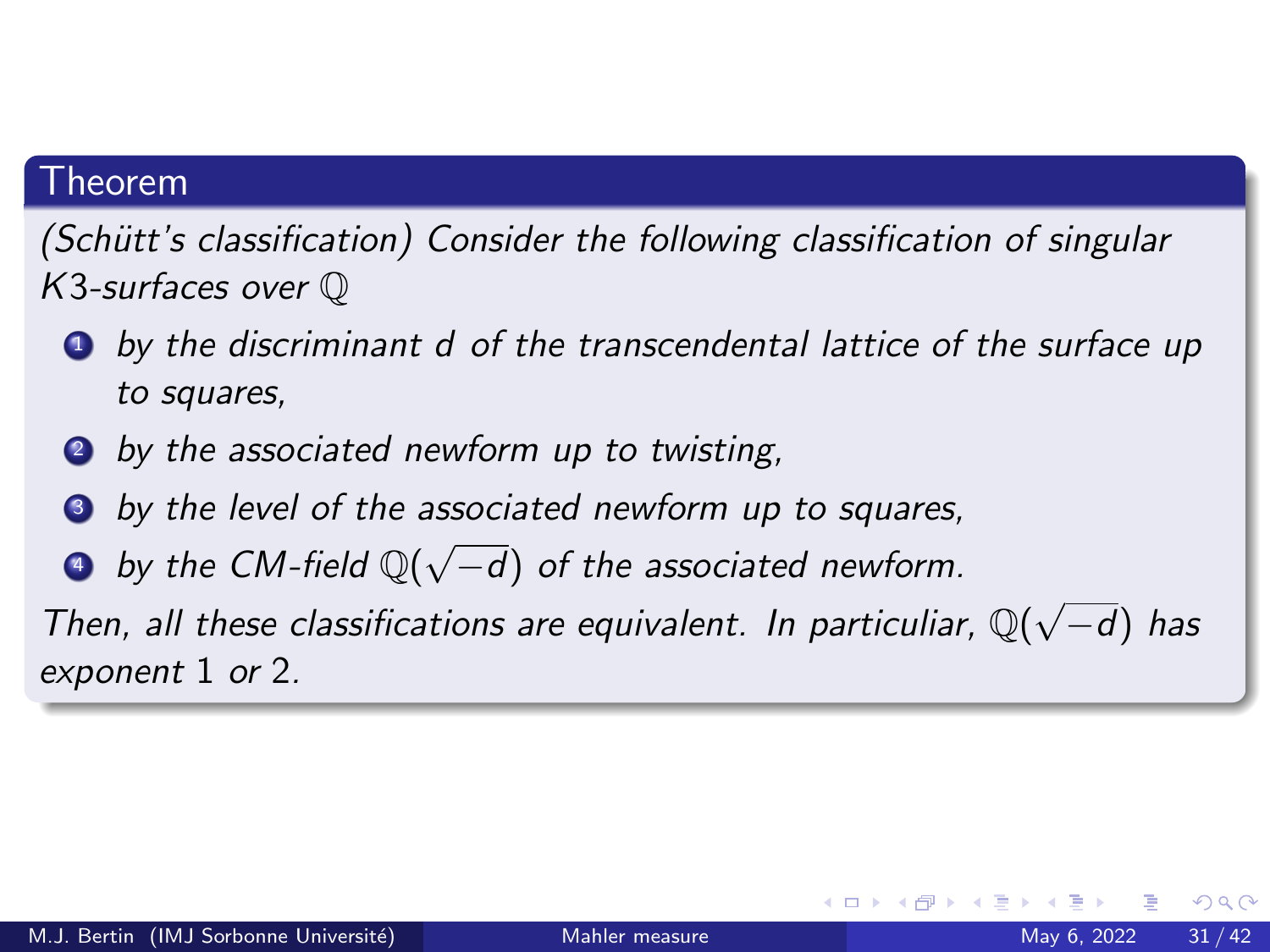Let

$$
P_k = x^2yz + xy^2z + xyz^2 + t^2(xy + xz + yz) - kxyzt.
$$

 $Y_k$  is the desingularization of the set of zeroes of  $P_k$ .

**K ロ ▶ K 何**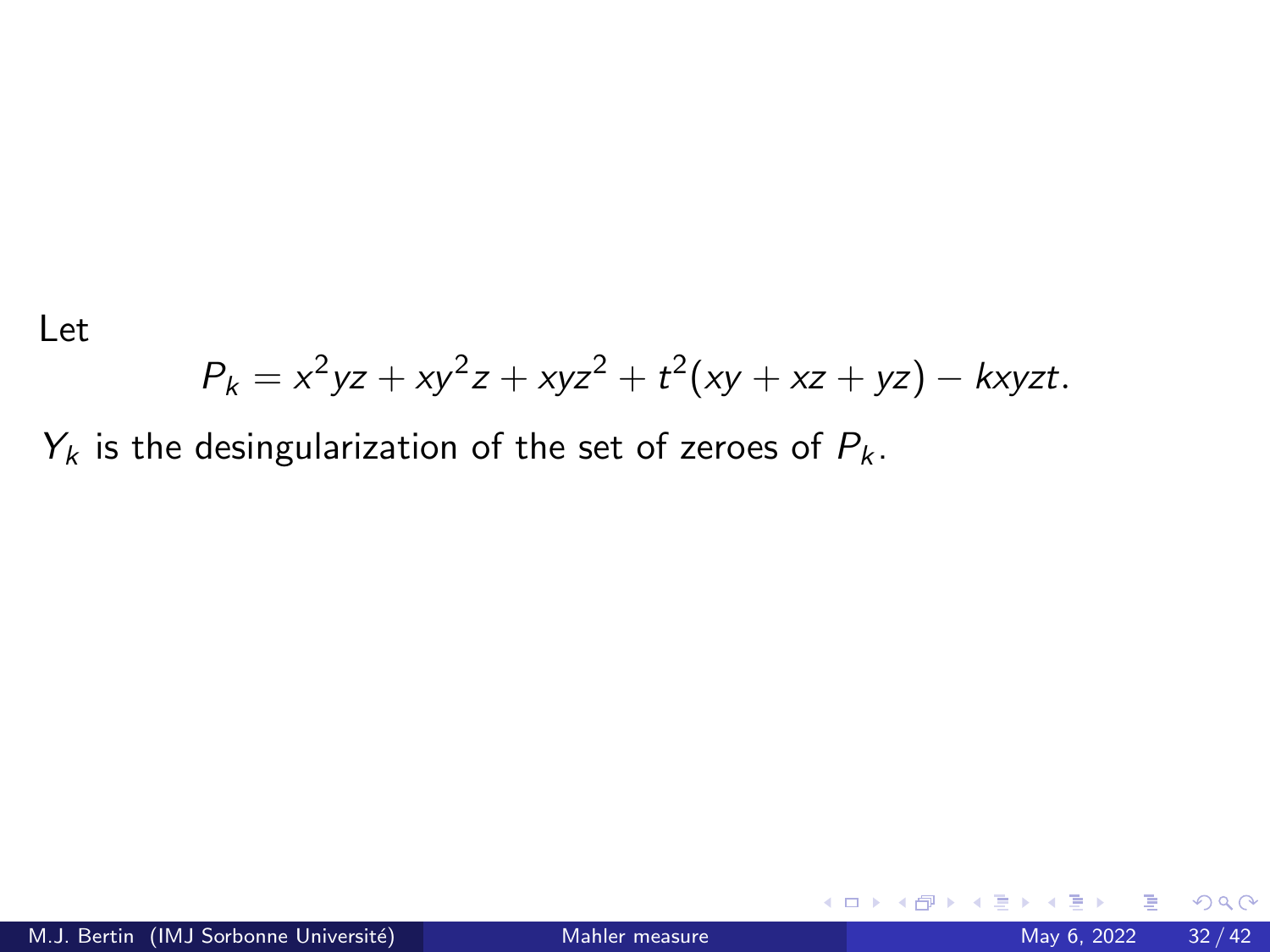## Computation of the discriminant N

Different methods allow us to obtain the transcendental lattice, hence its determinant equal to N, of the singular K3 lattice. (see Bertin and Lecacheux,arxiv 2022)

| $Y_0$         | [4          | 2              | 4]              |
|---------------|-------------|----------------|-----------------|
| $Y_2$         | [2          | 0              | 4]              |
| $Y_3$         | [2          | 1              | 8]              |
| $Y_6$         | [2          | 0              | 12              |
| $Y_{10}$      | [6          | 0              | 12              |
| $Y_{18}$      | [10         | 0              | <sup>12</sup>   |
| $Y_{102}$     | $\sqrt{12}$ | 0              | 26              |
| $Y_{198}$     | $\sqrt{12}$ | 0              | 34              |
| $Y_{k^2=20}$  | [2          | 0              | 10 <sup>1</sup> |
| $Y_{k^2=54}$  | [4          | 0              | 12]             |
| $Y_{k^2=-12}$ | [6          | 0              | 6]              |
| $Y_{k^2=-45}$ | [8          | $\mathfrak{p}$ | 8]              |

4 0 8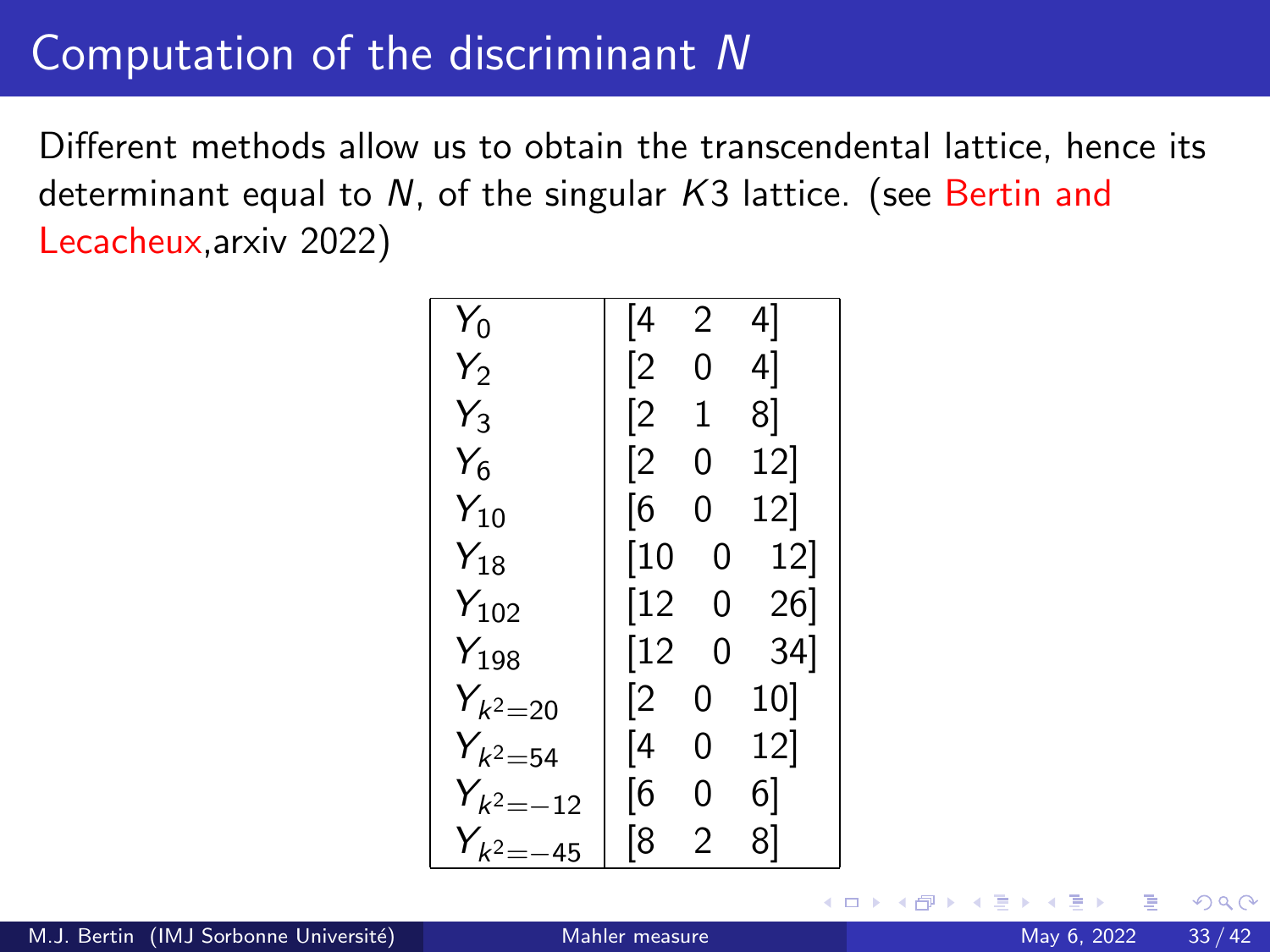Shimada and Zhang 's notation:

$$
\begin{bmatrix} a & b & c \end{bmatrix} := \begin{pmatrix} a & b \\ b & c \end{pmatrix}
$$

**K ロ ▶ K 伊 ▶ K** 

э D. ≃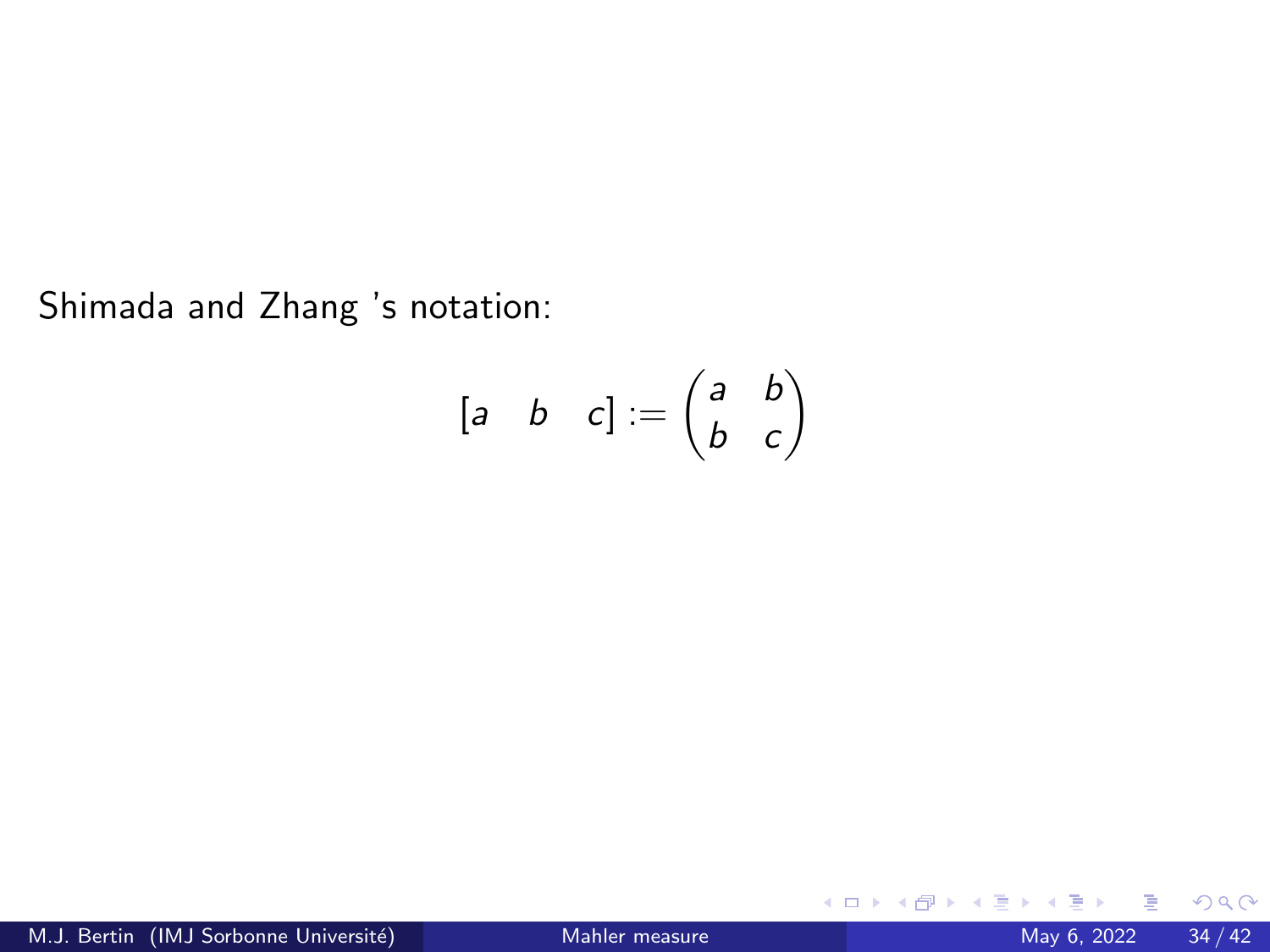**•** From the expression of the Mahler measure in terms of Eisenstein Kronecker series depending of quadratic imaginary  $\tau$  it follows the Mahler measure as the L-series of a modular form (modular part) plus eventually a Dirichlet L-series.

| $m(P_0) =$       | $d_3$ Boyd, Bertin (2005)                                                                        |
|------------------|--------------------------------------------------------------------------------------------------|
| $m(P_2) =$       | $\frac{8\sqrt{8}}{2}\mathcal{L}(f_8,3)$ (B-2009)                                                 |
| $m(P_3) =$       | $\frac{15\sqrt{15}}{2\pi^3}$ L( $\overline{f_{15}}$ , 3) (BFFLM-2013)                            |
| $m(P_6) =$       | $\frac{24\sqrt{24}}{2\pi^3}$ $L(f_{24}, 3)$ (BFFLM-2013)                                         |
| $m(P_{10}) =$    | $\frac{72\sqrt{72}}{9\pi^3}L(f_8,3)+2d_3$ (B-2010)                                               |
| $m(P_{18}) =$    | $\frac{120\sqrt{120}}{9\pi^3}L(f_{120},3)+\frac{14}{5}d_3$ (BFFLM-2013)                          |
| $m(P_{k^2=20})$  | $2\frac{20\sqrt{20}}{4\pi^3}L(f_{20}\otimes\chi_5,3)$ (B-2018)                                   |
| $m(P_{k^2=-45})$ | $\frac{6}{5} \frac{15\sqrt{15}}{2\pi^3} L(f_{15} \otimes \chi_5,3) + \frac{d_{15}}{10}$ (B-2018) |
| $m(P_{k^2=-12})$ | $\frac{36}{2\pi^3}$ (L( $f_{36}$ , 3) + L( $g_{36}$ , 3)) + Dirichlet L-series (B-2022)          |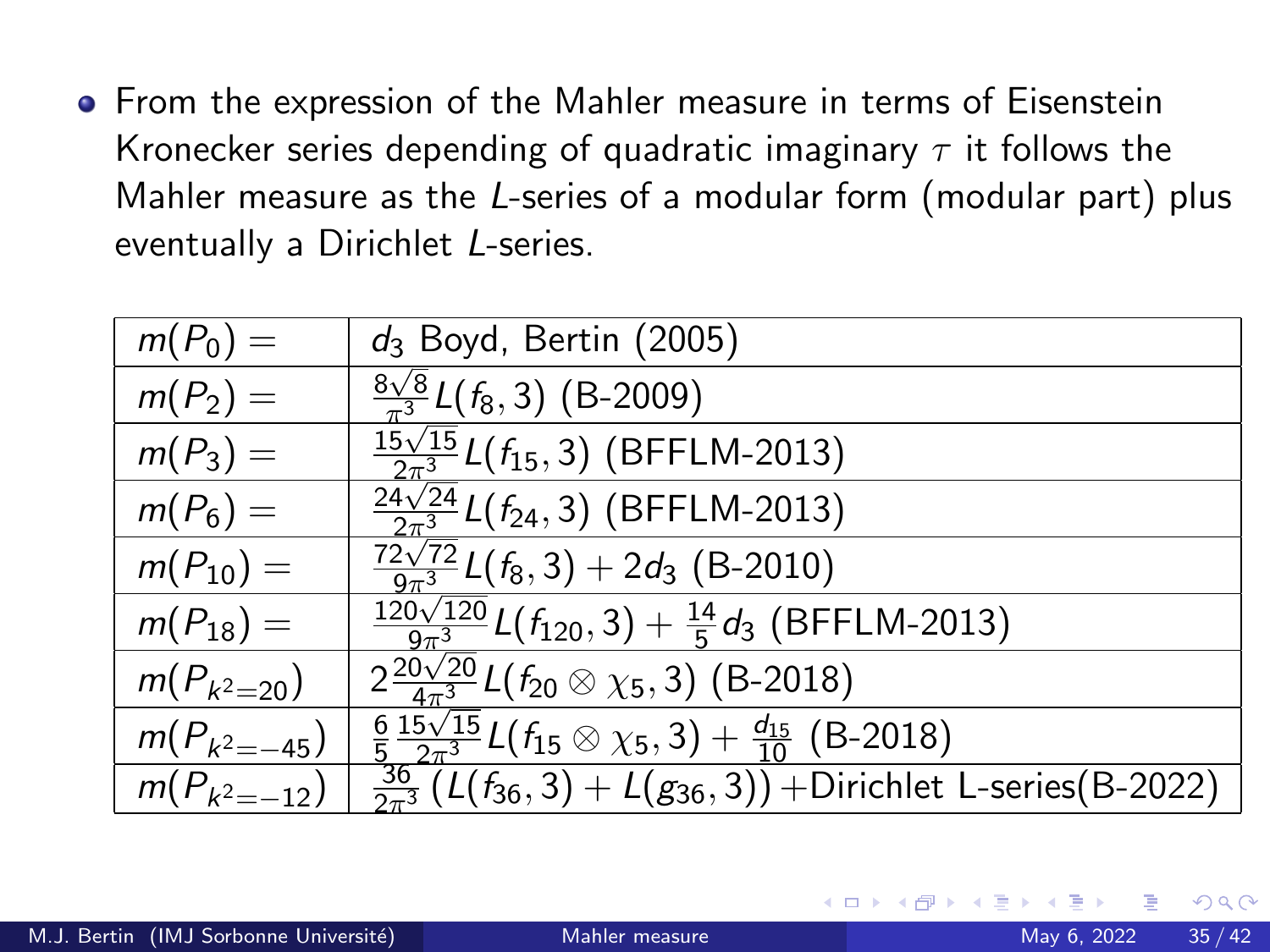(1) 
$$
L(Y_{k^2=-45}, 3) = L(f_{15} \otimes \chi_5, 3)
$$
  
\n(2)  $L(Y_{k^2=-12}, 3) = L(f_{36} \otimes \chi_3, 3)$ 

B

イロト イ部 トイヨトイ

 $OQ$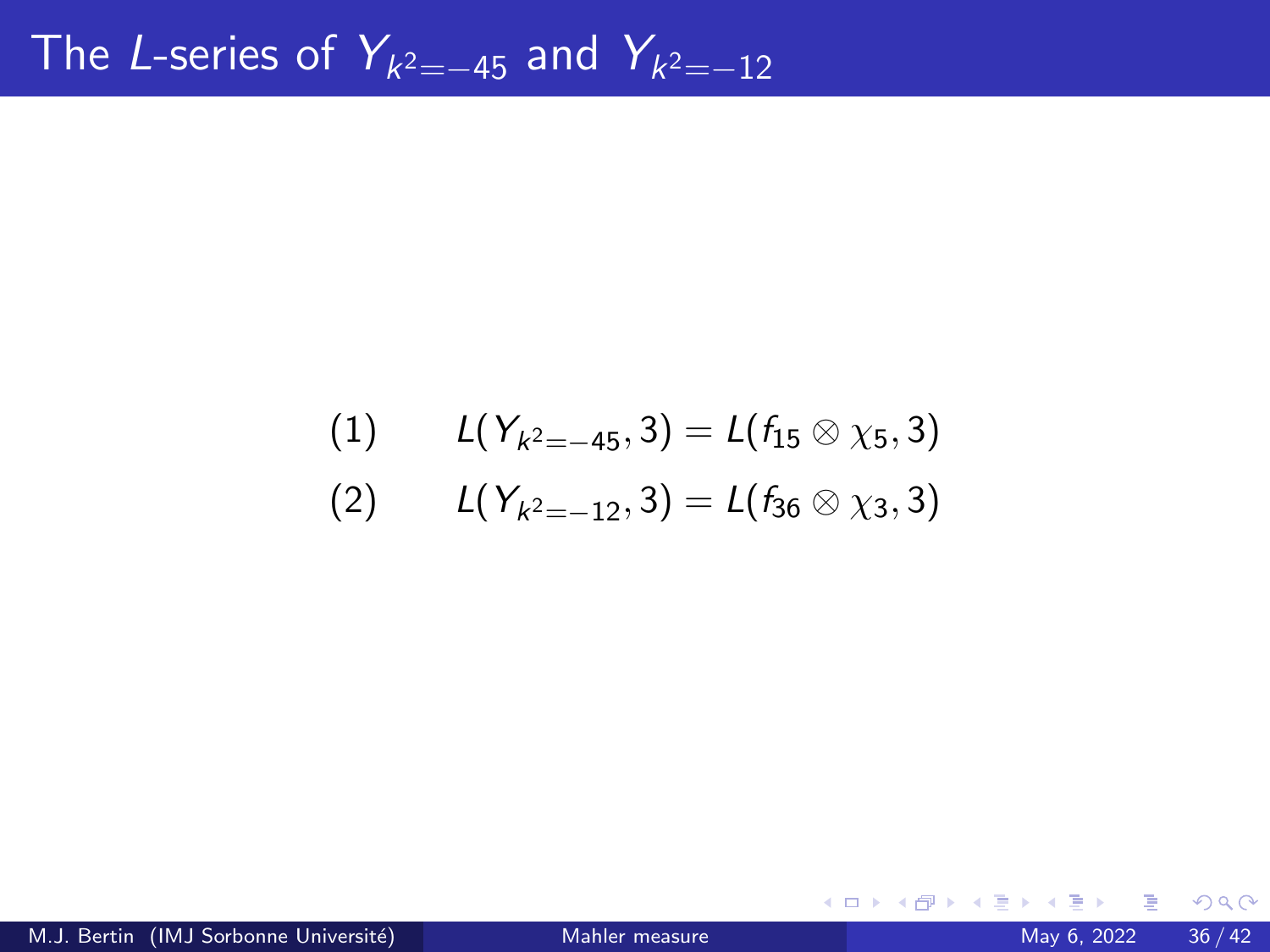To compute these L-series we apply the lemma. Thus we need

- $\bullet$  an elliptic fibration with Weierstrass equation defined over  $\mathbb{Q}$ ;
- $\bullet$  the r infinite sections generating the Mordell-Weil lattice

For both Weierstrass equations defining  $Y_{k^2=-45}$  and  $Y_{k^2=-12}$  we get  $r = 2$ . For both, from results of Bertin and Lecacheux, we obtain one infinite section.

In the first case,  $\textit{Y}_{\textit{k}^2=-45}$  is the Kummer surface of another surface  $Z_{-3}$ since  $T_{Z_{-3}} = \begin{bmatrix} 4 & 1 & 4 \end{bmatrix}$ . Thus there exists a 2-isogeny between the surface and its Kummer.

Since  $Z_{-3}$  has an elliptic fibration with  $r = 0$  its L-series can be easily computed and gives (1).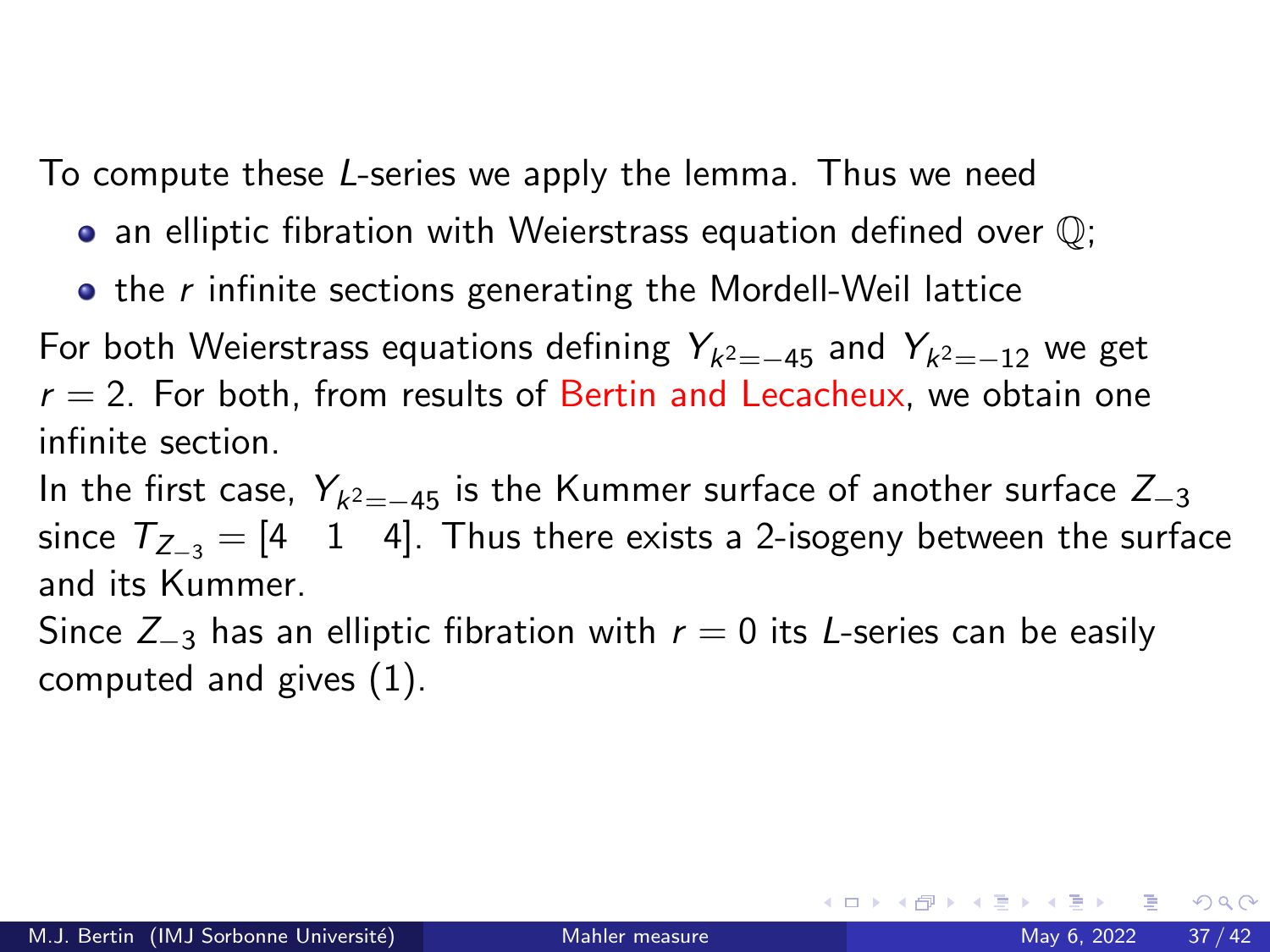# Proof of (2)

 $Y_{k^2=-12}$  has an elliptic fibration with Weierstrass equation

$$
y^2 = x^3 - (t^3 + 3t^2 - 6t + 4)x^2 + t^3x
$$

with two infinite sections

$$
(1, (t-1)\sqrt{-3})
$$
 from (B-L), $\left(\frac{t-4}{t+2}\right)^2$ ,  $\frac{3(t^2-16)t(t-1)}{(t+2)^3}$ )(Sage)

One infinite section defined over  $\mathbb{Q}(\sqrt{-3})$  and the other over  $\mathbb{Q}.$ The  $A(p)$  are computed using the Pari order

$$
A(p) = -sum(t = 2, p - 1, ellak(e(t), p)) - kronecker(-3, p)p
$$

-p-kronecker(-1,p)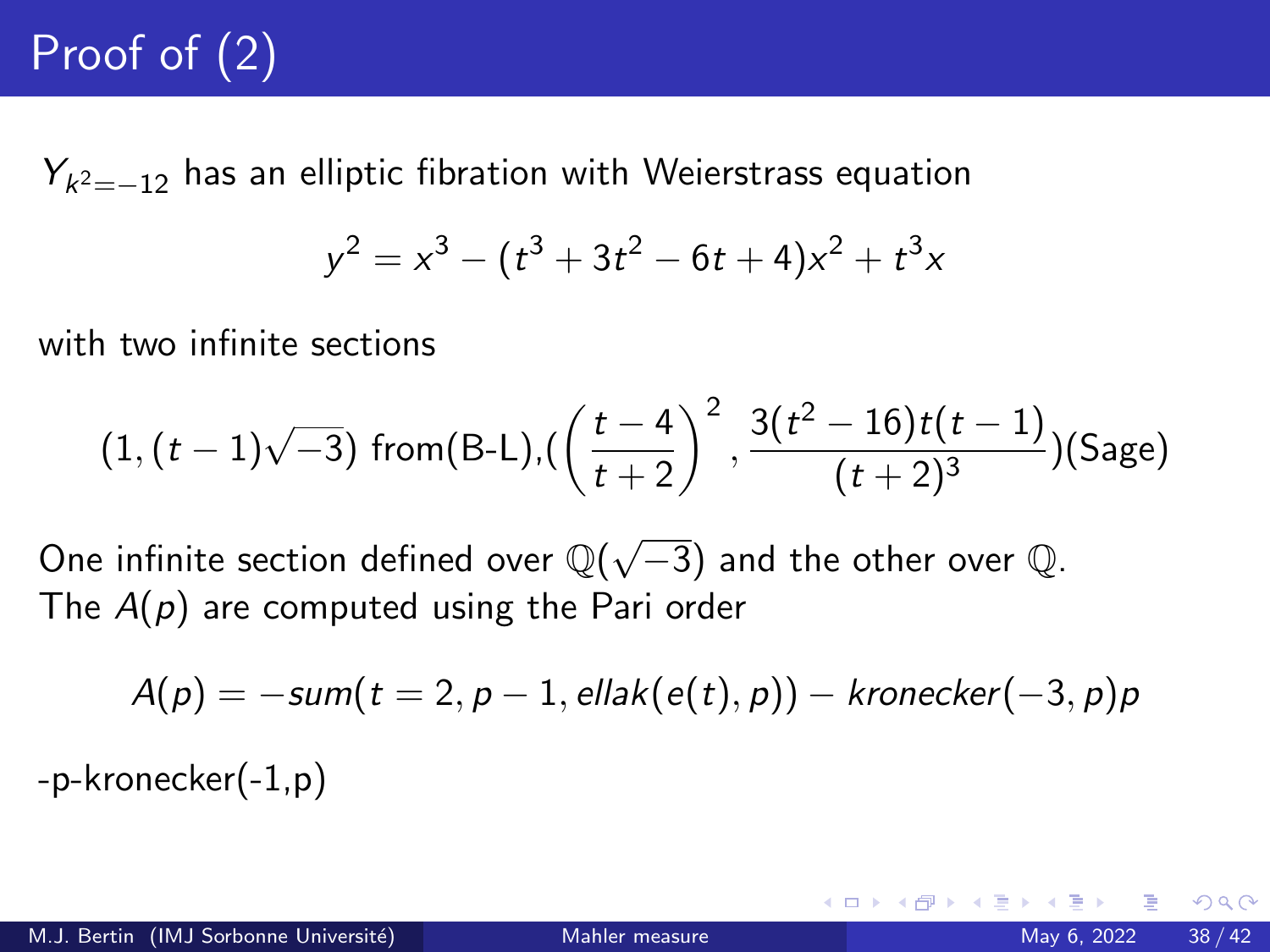Now we must compare to the  $\alpha(p)$  given by the CM newform of level 36 and weight 3 (36.3.d.a in LMFDB)

$$
f_{36}(q) = q - 2q^2 + 4q^4 + 8q^5 - 8q^8 - 16q^{10} - 10q^{13} + 16q^{16} - 16q^{17} + 32q^{20} + 39q^{25}
$$

| $ p $ $ 5$ $\overline{11}$ $\overline{13}$ $\overline{17}$ $\overline{19}$ $\overline{23}$ $\overline{29}$ $\overline{31}$ $\overline{37}$ $\overline{41}$ $\overline{43}$ $\overline{47}$ $\overline{53}$ |  |  |  |  |  |  |  |
|------------------------------------------------------------------------------------------------------------------------------------------------------------------------------------------------------------|--|--|--|--|--|--|--|
| $\boxed{\alpha(p) }$ -8 0 -10 -16 0 0 -40 0 -70 80 0 0 56                                                                                                                                                  |  |  |  |  |  |  |  |
| $A(p)$ -8 0 -10 16 0 0 40 0 -70 -80 0 0 -56                                                                                                                                                                |  |  |  |  |  |  |  |

Hence

$$
L(Y_{k^2=-12},3)=L(f_{36}\oplus\chi_{-3},3)
$$

where  $\chi_{-3}(3n) = 0$ ,  $\chi_{-3}(3n+1) = 1$ ,  $\chi_{-3}(3n+2) = -1$ 

イロト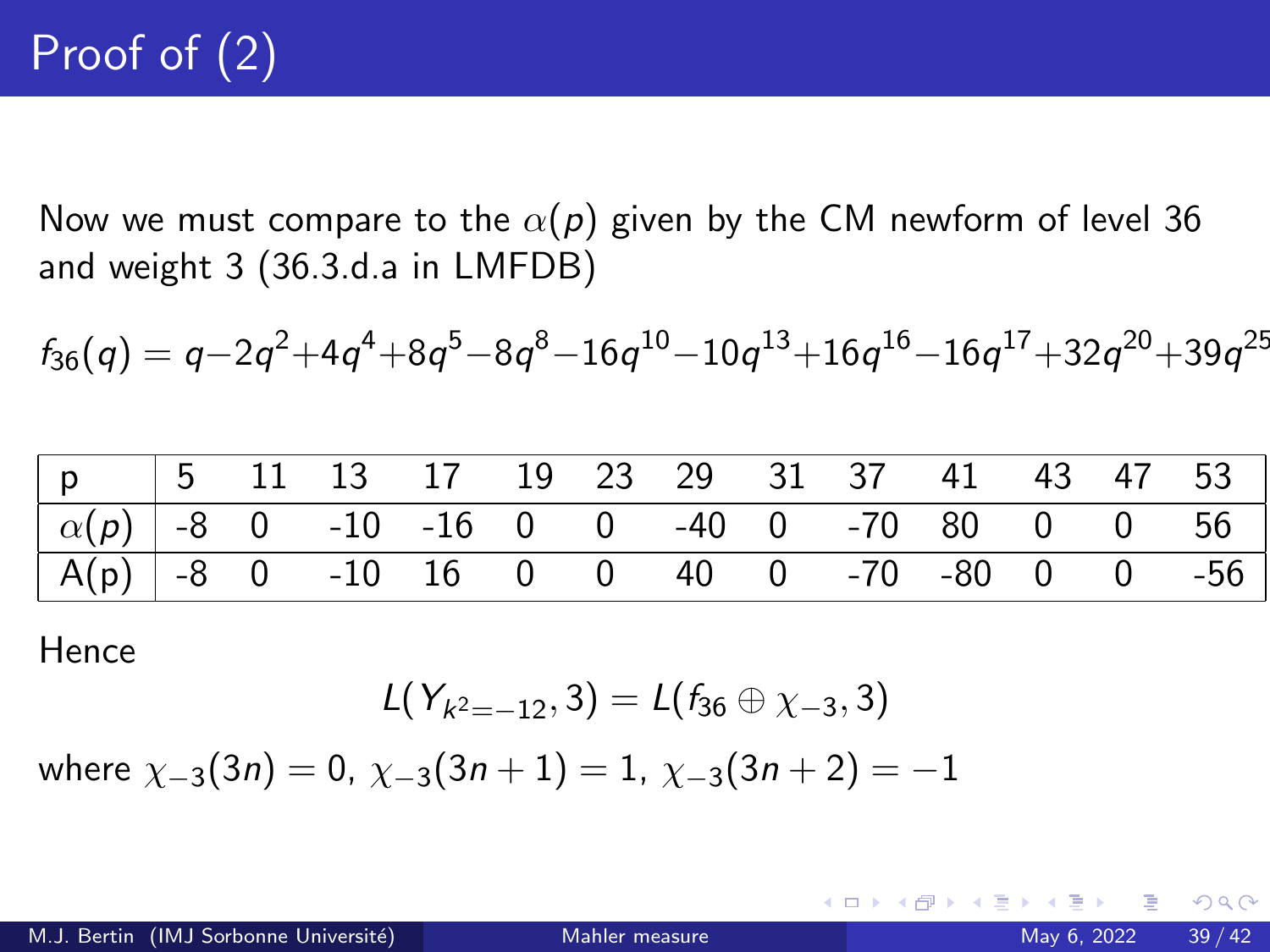# $m(P_{k^2=-12})=\frac{36}{2\pi^3}\left(L(f_{36},3)+L(g_{36})\right)+$  Dirichlet L-series

For  $k^2 = -12$  we get  $\tau = \frac{-1+i}{2}$  $\frac{1+i}{2}$ . We must write  $m(P_{k^2=-12})$  as a modular part and a Dirichlet part.

$$
m(P_{k^2=-12}) = \frac{36 \times 6}{12\pi^3} \sum_{(k,m)\neq(0,0)} \frac{4m^2 - 2k^2 + 2km}{(5m^2 - 2km + 2k^2)^3} + \frac{k^2 - 9m^2}{(k^2 + 9m^2)^3} + D
$$

$$
D = \frac{9}{\pi^3} \sum_{(k,m)\neq(0,0)} \frac{-1}{(5m^2 - 2km + 2k^2)^2} + \frac{1}{(k^2 + 9m^2)^2}
$$

that is

$$
m(P_{k^2=-12})=\frac{36}{2\pi^3}\left(L(f_{36},3)+L(g_{36},3)\right)+D
$$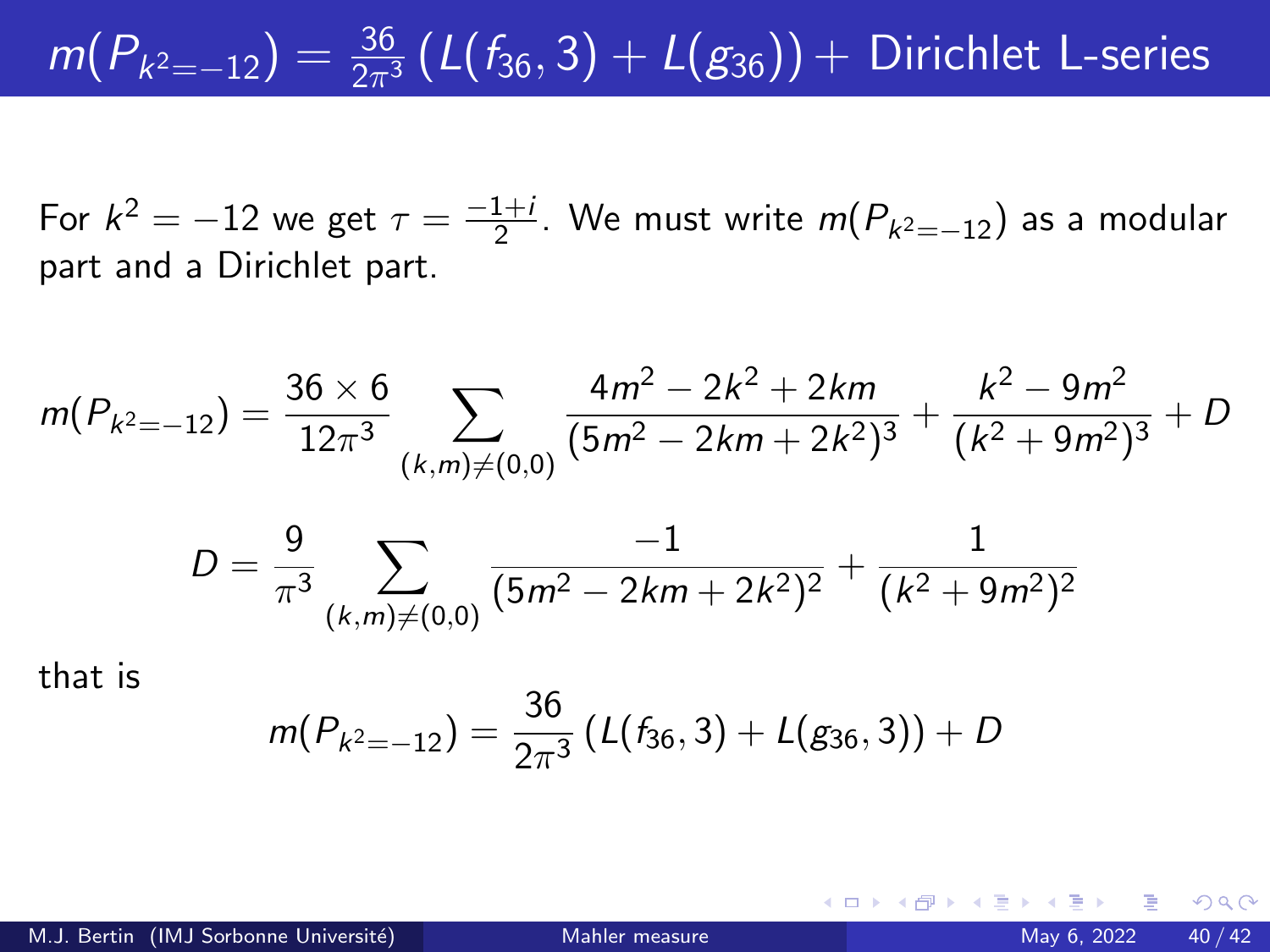$g_{36}$  is the weight 3 modular form for  $\Gamma_0(4)$ 

$$
g_{36}=\frac{1}{2}\sum_{k,m\in\mathbb{Z}}(k^2-9m^2)q^{k^2+9m^2}
$$

It is the Rankin-Cohen bracket  $[\theta_1,\theta_9]:=\frac{1}{2}\theta_1\theta_9'-\frac{1}{2}$  $\frac{1}{2}\theta_1'\theta_9$ where  $\theta_{\textit{\textbf{a}}}=\sum_{\textit{\textbf{n}}\in\mathbb{Z}}\textit{\textbf{q}}^{\textit{\textbf{a}}\textit{\textbf{n}}^2}$ 

4 **D F**